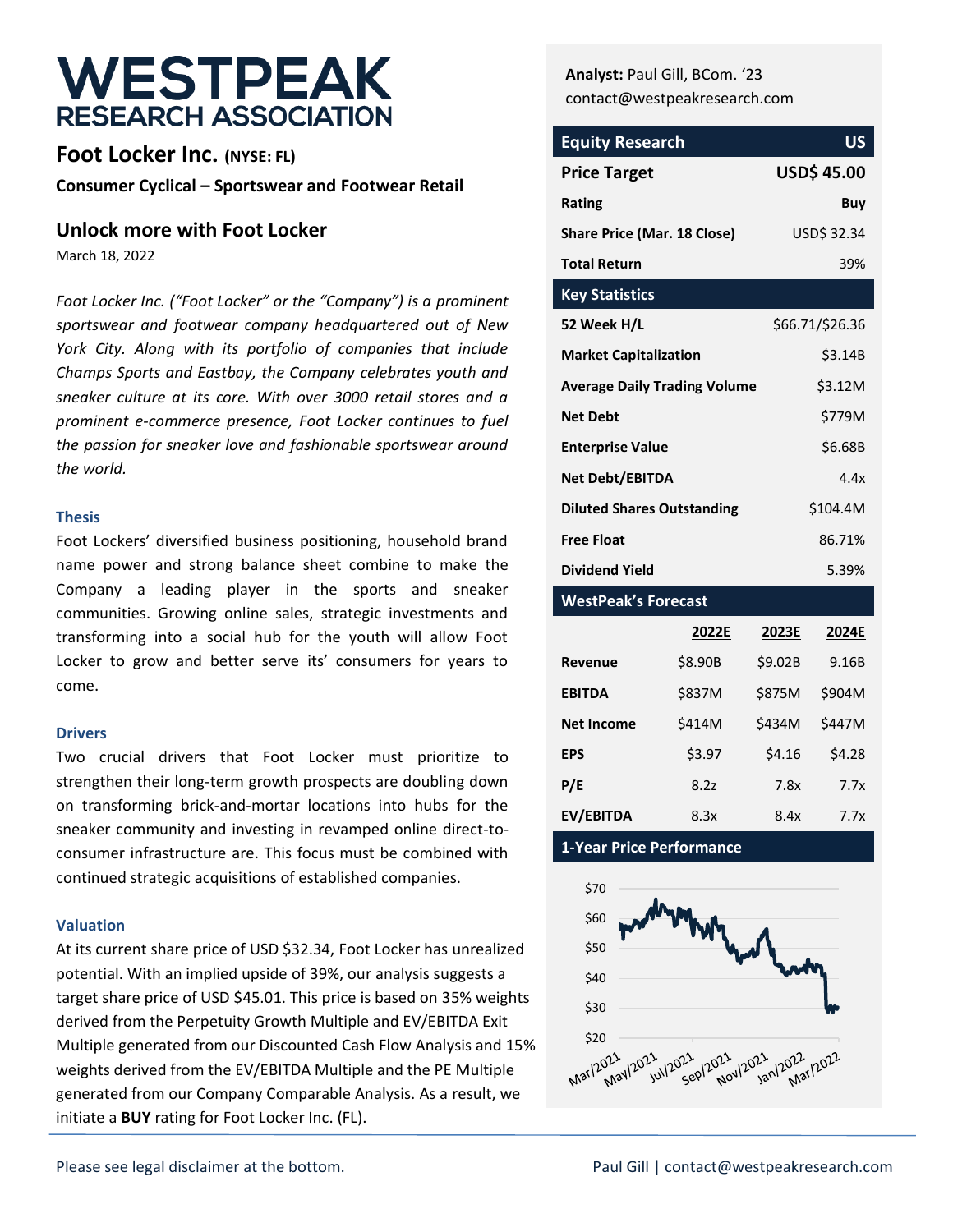

### **Business Overview & Fundamentals**

#### Company Overview

Foot Locker, Inc. is a popular youth and sneaker culture-focused athletic clothing and footwear company founded in California in 1974 and now headquartered out of New York City. With over 3000 store locations in over 27 countries, Foot Locker is the go-to shop worldwide for the latest sportswear and sneaker trends. In addition to its traditional in-store locations, Foot Locker has a wide and growing online and mobile presence. Unlike other major footwear and clothing corporations, Foot Locker concentrates solely on retail rather than producing and supplying its' own products.



**Source: Company Filings**

#### Business Operating Segments

Foot Locker operates in two distinct business segments: traditional brick-andmortar stores and direct-to-consumer (ecommerce). Essentially, "Mall Shoppers" shop in stores, whereas "Sneakerheads" shop online. Over the years revenue was growing in both segments but slightly faster for the direct-to-consumer segment. However, with the emergence of the COVID-19 pandemic in 2020, e-commerce revenue was propelled due to store closures. Although overall revenue temporarily dipped for 2020 given the unique circumstances, more customers

**Net Sales of Foot Locker Worldwide FY15 - FY20**



**Source: Company Filings**

were exposed to Foot Lockers' e-commerce outlets. Although e-commerce activity has drastically increased in the apparel and footwear industry, in recent years Foot Locker has doubled down on serving its customers through both segments. In 2020, 82 stores were remodelled to elevate the customer experience. These transformations involved improved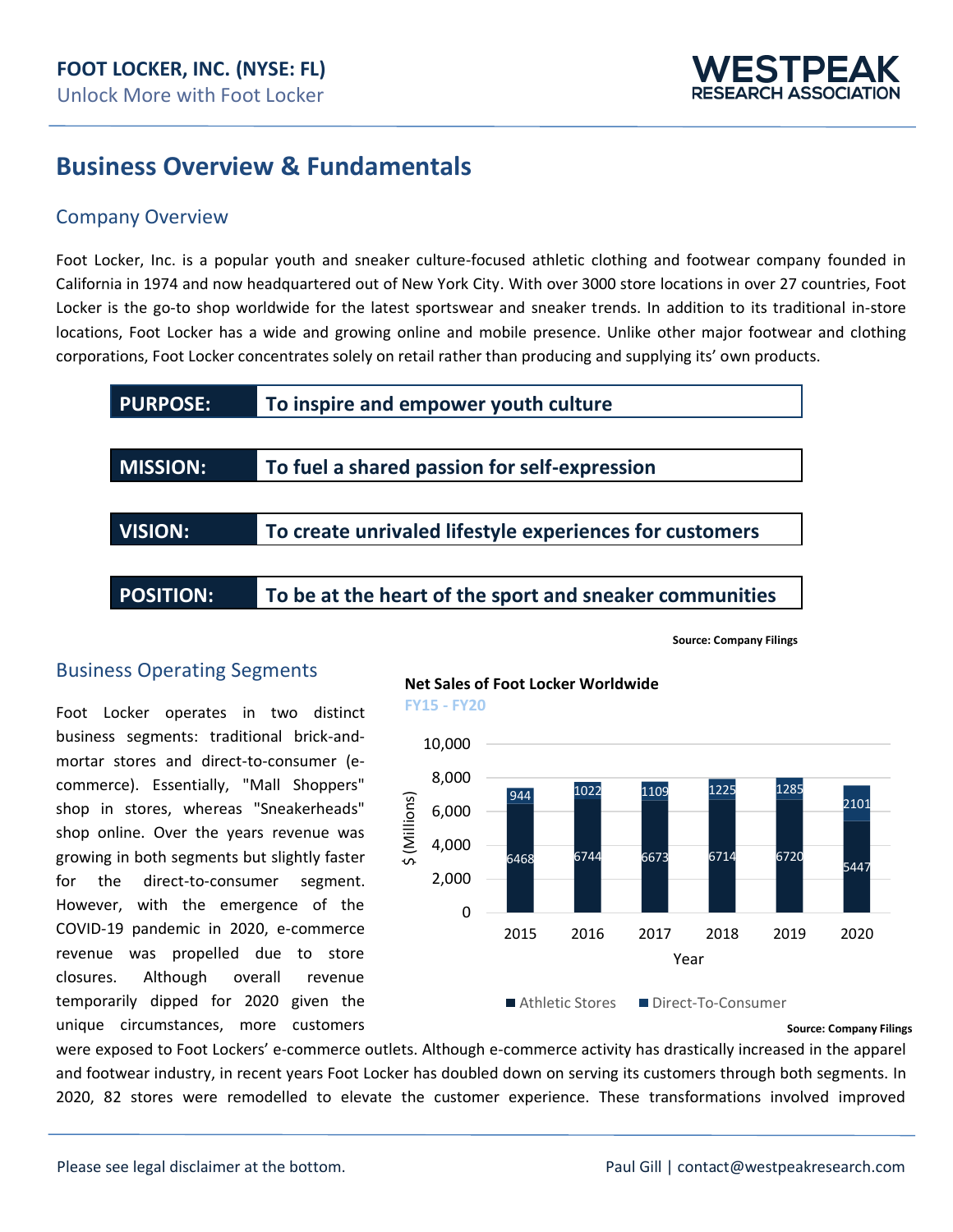### **FOOT LOCKER, INC. (NYSE: FL)** Unlock More with Foot Locker



storytelling and a more premium overall presentation. Apple Pay and Google Pay options were added to improve customer convenience. Returned on invested capital (ROIC) has traditionally been strong averaging over 12% in the past ten years. E-commerce sales for Foot Locker increased 63.5% in 2020 YoY from 2019 and accounted for 27.8% of total sales up 62.8% from 2019 when they only accounted for 16.1%. Through its diverse portfolio of brands, the Company is well equipped to seize more growth!





**FY15 - FY20**

Direct-To-Consumer

**Source: Company Filings**

#### Brands

The stores' business segment is tied to the conventional, traditional, in-person retail stores, some of which are in shopping centres while others may be outlet's locations. While the direct-to-consumer segment is linked to Foot Locker sales made through websites, and smartphone applications. In addition to the main Foot Locker brand, the Company's portfolio of brands includes Kids Foot Locker, Lady Foot Locker, Champs Sports, Footaction, Sidestep, WSS, Eastbay and Atmos. Although all these brands have successful and growing direct-to consumers branches too, their stores still combine to generate most Foot Locker's revenue.

#### **Foot Locker (Original)**

The original and primary brand that has continuously evolved since its founding to keep up with sneaker and sportswear trends, customers want and needs and other competitors. A female focused expansion known as Lady Foot Locker is still in operation but is to be managed down to closure.



#### **Kids Foot Locker (Expansion)**

Kids Foot Locker is an expansion brand targeted to serve kids aged 12 and younger. With selections of premium brand such as Nike, Jordan and Champion, this brand is often the first introduction to those who later become customers of Foot Locker's target demographic: youth and young adults.

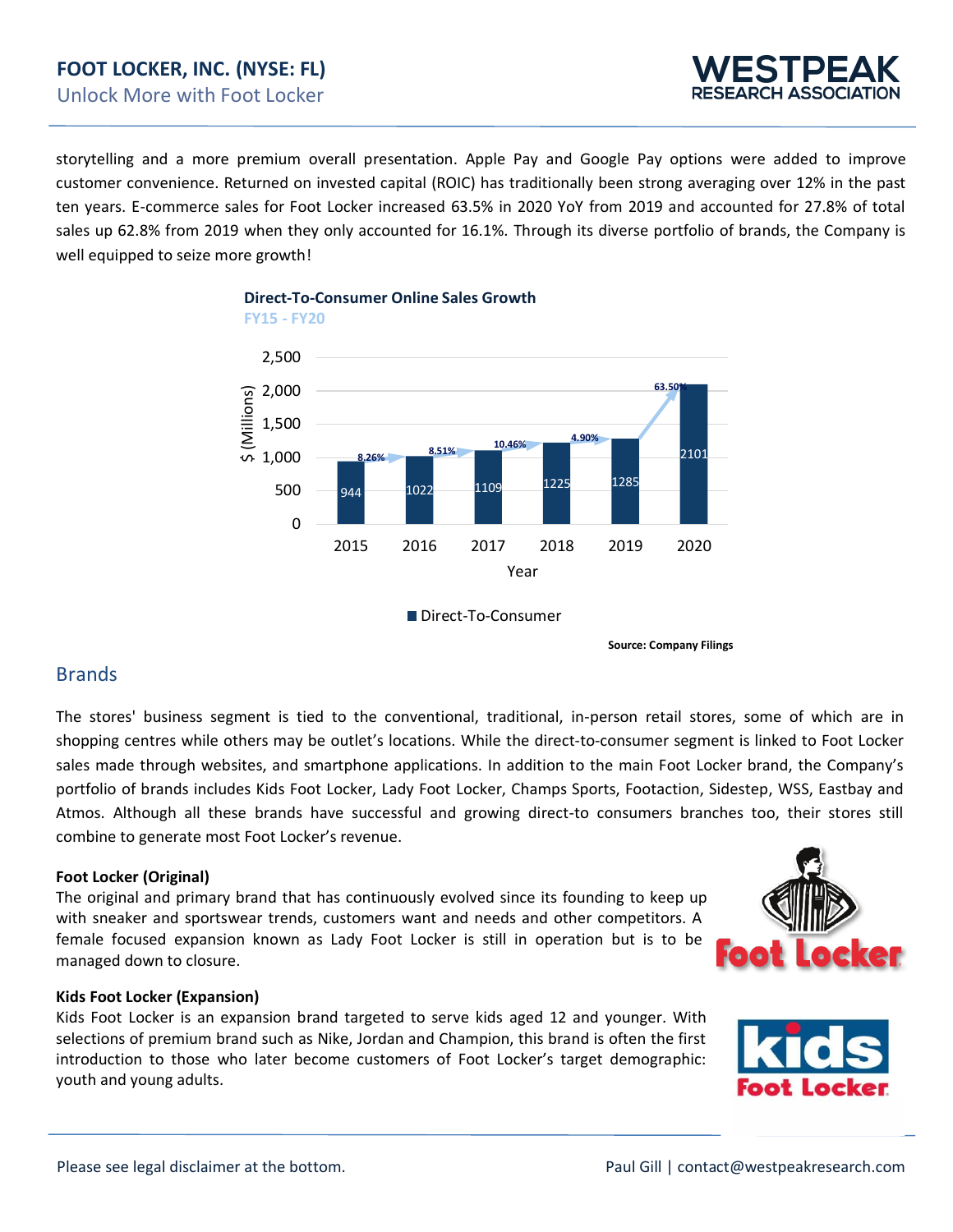### **FOOT LOCKER, INC. (NYSE: FL)** Unlock More with Foot Locker

#### **Champs Sports (Acquired)**

After Foot Locker, Champs Sports which is primarily a mall-based specialty athletic footwear and apparel retailer has over 500 locations primarily in the US, Puerto Rico, and Canada. Champs Sports also offers sport-lifestyle inspired accessories. Most stores have at least 3,500 of selling space.

#### **Footaction (Acquired)**

Footaction focuses of offering lifestyle brands and looks and positions itself at the intersection of style and sport. Products offered are authentic and premium. The brand **FOOTAC** intersection of style and sport. Products offered are authentic and premium. The brand currently operates around 240 stores averaging a selling space of 3,200 square feet.

#### **Sidestep (Acquired)**

Sidestep is Europe focused and specializes in selling athletic fashion footwear. The brand caters to a more discerning, fashion forward consumer. With an average space of 1,200 selling square feet, the branch operates 76 stores in Germany, Netherlands, and Switzerland.

#### **WSS / Eurostar Inc. (Acquired)**

Acquired recently in 2021 for USD \$750 million, WSS operates 93 off-malls locations. WSS is footwear retailer. With a loyal customer base, approximately 80% of WSS sales come from loyalty programs. The company is particularly strong among the Hispanic population. With net sales of USD \$425 million in 2020, WSS is expected to add an estimated \$0.30 – \$0.34 to earnings per share. The acquisition of WSS was strategic decision to diversify Foot Locker's location and customer mix.

#### **Eastbay (Acquired)**

Aquired for USD \$146 million in 1996, Eastbay is direct marketer of sports goods in the United States. A team of over 100 sales professionals work with high schools coaches and athletic directors across the country to provide an all encompassing solutions to sports from apparel, equipment, atheltic footwear and accessories. Team licenses merchandise is also supplied. Eastbay provides Foot Locker Inc. a unique and diversifed revenue source.

#### **Atmos (Acquired)**

Acquired recently in 2021 for USD \$360 million, Atmos is Japan based vintage and specialty sneaker company in a quickly growing Asia Pacific market. There are three stores in Asia and over 40 operating in Asia. 60% of Atmos sales were online in 2020 which makes it the only Foot Locker brand bring in most of its revenue through e-commerce. Globally renowned as a key influencer in sneaker culture, Atmos adds a high-priced option for consumers to Foot Locker's product mix.

#### Strategic Investment in GOAT

In 2019, Foot Locker announced that it had acquired a minority interest in secondary sneaker marketplace: GOAT, for USD \$100 million. Although GOAT is a private company, it is speculated that Foot Locker owns around 15% of the company and have seen an over 500% gain on its interest.

Recently, GOAT received funding at a USD \$3.7 billion valuation. GOAT is a well-recognized platform in sneaker culture. The authenticity of the footwear being resold is guaranteed which makes the platform attractive and convenient





**SIDEST** 









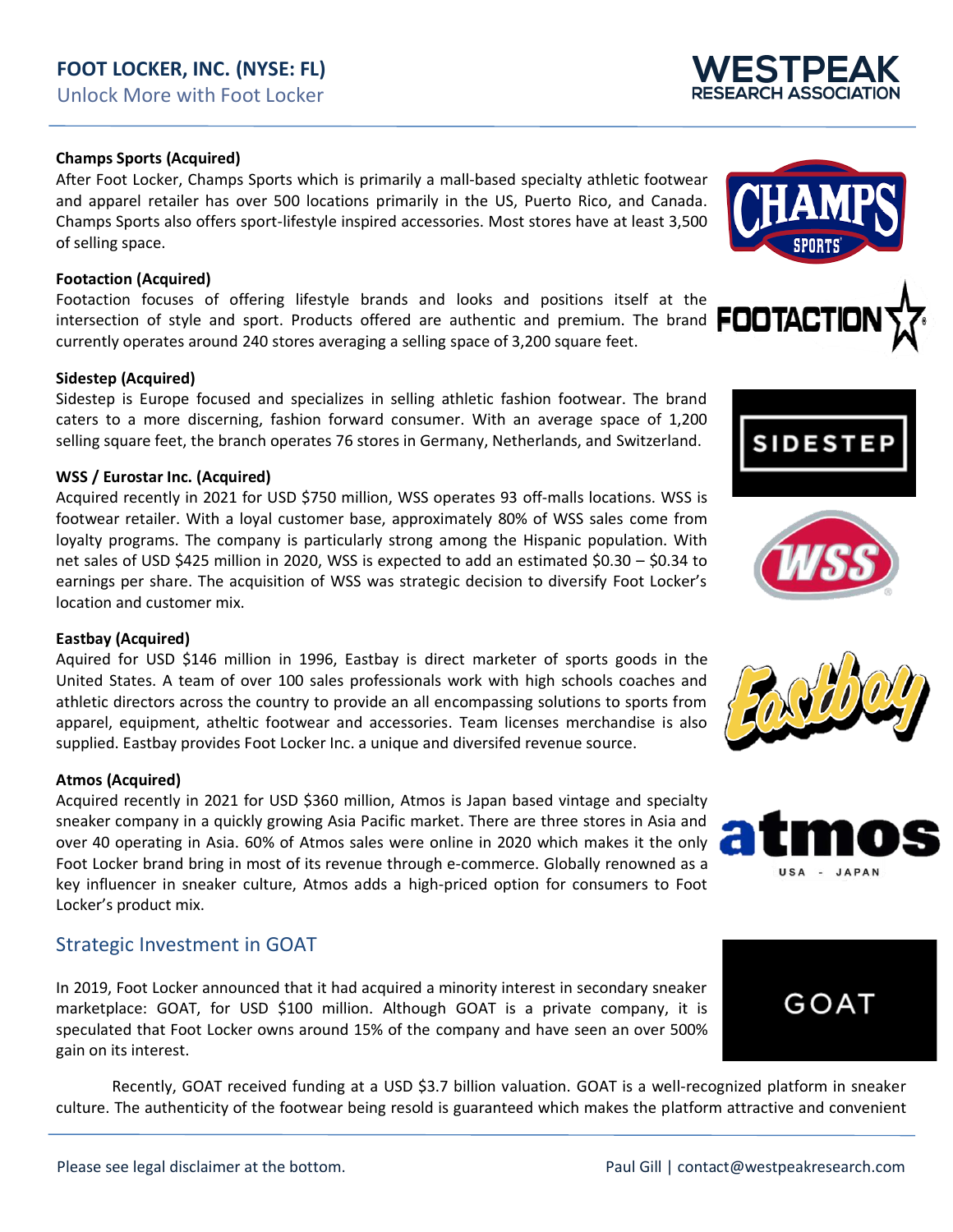

to sneaker lovers. Over the long term, this strategic investment will likely be a real difference maker for Foot Locker. Footlocker with access to GOAT's data will be able to better accommodate demand, pick trends and optimize product mixes. There is enormous potential for synergy among the two companies going forward.

### **Industry Analysis**

#### The Sneaker Industry Outlook

In 2020, the overall sneaker market was valued at \$70.6 billion and by 2025 the value is projected to be around \$102.7 billion. This six-year expansion represents a compounded annual growth rate of 4.56% and a 46% increase overall. The projected expansion comes as an opportunity for Foot Locker to expand operations and better deliver on its purpose. Although online sales for sneakers have increased, most consumers still buy footwear in-store. Foot Locker is well equipped to serve this segment while elevating the online shopping experience. A 2021 NPD Footwear Trends Buying Report indicates that 54% of consumers still see themselves doing most of their sneaker shopping in person.



#### **Value of Sneakers Market Worldwide**

**Source: IBIS World** 

#### The Sportswear Apparel Industry Outlook

The global sportswear market is valued around \$188 billion USD in 2020. By 2025, it is projected to grow to \$208 billion USD. This equates to a forecasted compounded annual growth rate of 6.6%. Although demand was negative during the pandemic, the increase in growth is attributable to demand and growth years leading to the pandemic. The rising growth of urban population will increase people's involvement in fitness activities as part of the growth. Also, the rising number of females participating in sports will contribute too. Furthermore, increasing health consciousness among the world population will also fuel demand. South America and Asia are to see a massive portion of this growth opening Foot Locker up to more customers. However, the US market will continue to remain the largest in the world. In the US market, the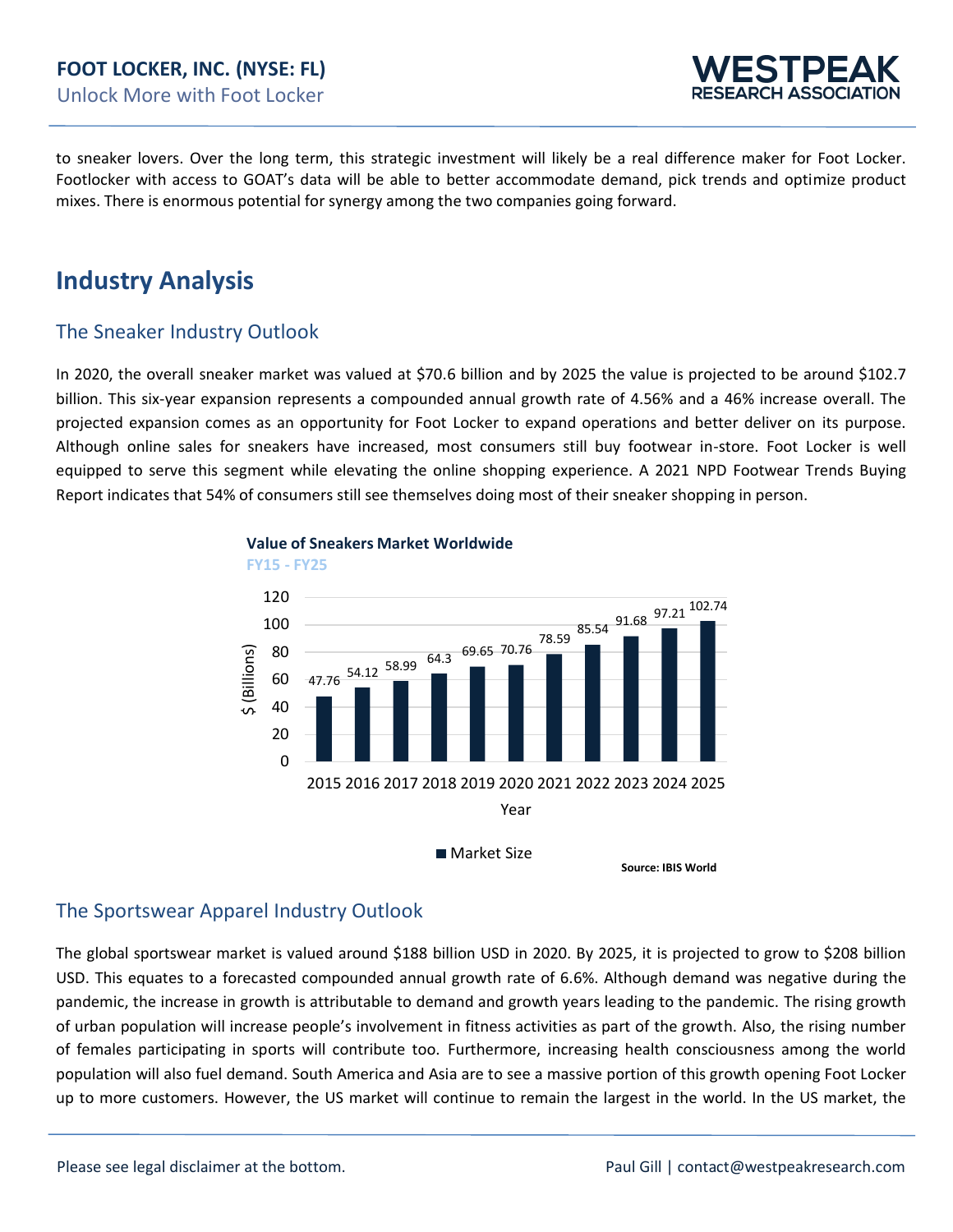

growth of "Athleisure" and demand for sustainably sourced apparel are a few driving factors for the upcoming years. Overall, Foot Locker will be operating in an industry that will be seeing consistent growth in the foreseen future.



Competitive Landscape

Some of Foot Lockers key competitors include DICKS's Sporting Goods, Inc., PVH Corp., and V.F. Corporation among other. In order to remain a competitive player in the market, Foot Locker must continue improve and focus on its key factors for success that are described below.

| <b>Key Success Factors</b>            | <b>Advantages</b>                                                                                                                                                       |  |  |  |  |  |  |
|---------------------------------------|-------------------------------------------------------------------------------------------------------------------------------------------------------------------------|--|--|--|--|--|--|
| Product demonstration                 | The layout of the store and display of products<br>encourage purchases while strengthening Foot<br>Lockers reputation.                                                  |  |  |  |  |  |  |
| Having connections with suppliers     | Companies that are more involved in production<br>or have collaboration with suppliers, have a<br>chance of buying goods at lower prices,<br>increasing profit margins. |  |  |  |  |  |  |
| Having a positive work environment    | Having positive customer service can foster client<br>trust, providing shoe stores with a competitive<br>edge above other shoe retailer.                                |  |  |  |  |  |  |
| Trends that are popular on the market | Having whichever trends are popular on hand can<br>help generate sales from customers.                                                                                  |  |  |  |  |  |  |

**Source: Company Filings**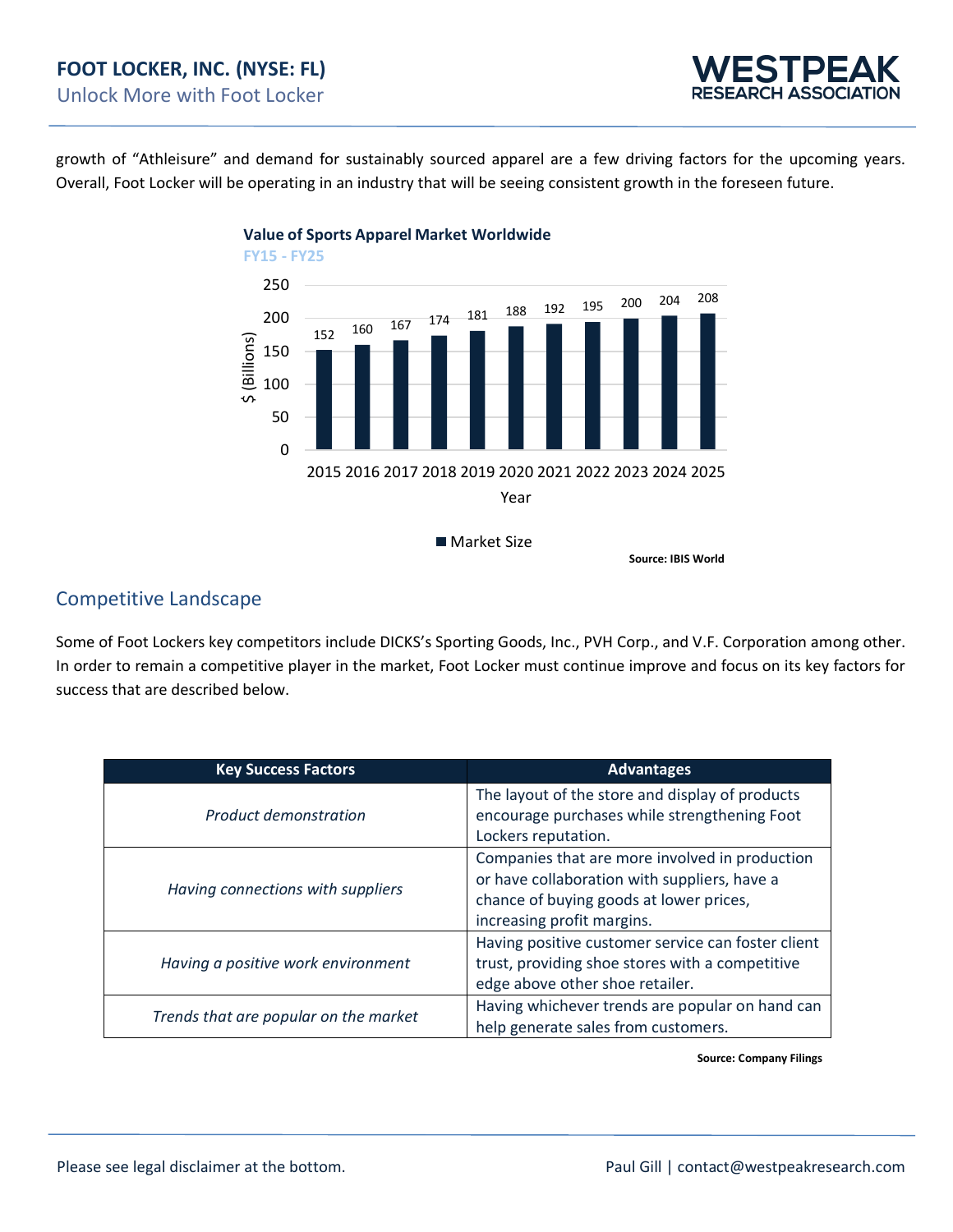

### **Corporate Strategy**

The sneaker and sportswear markets are becoming more competitive than ever before. To combat this change, Foot Locker must swiftly execute of its' strategies to remain a top competitor in its respective markets. Although its strong balance sheet provides it a great financial foundation to manoeuvre through times evolving customers' needs and diversifying selling channels, appropriate allocation of capital is necessary to main a high return on invested capital.

#### Driver 1: Community Engagement – FLX & Power Stores

To increase engagement amongst its target community, Foot Locker recently launched a free loyalty program: FLX Rewards. The program allows users to earn 'XPoints' with purchases and redeem them for various awards. Rewards include sweepstakes, products, and early access to product launch event details. FLX is now the consolidated loyalty program for all Foot Locker brands making the shopping experience convenient and central. With FLX, shipping is free with no minimum spend. 2020 was the launch year of the program and it saw 17 million members join. As it continues to improve, FLX has proven that members are likely to shop more frequently and spend more. As FLX sees growth, the collected consumer data will help Foot Locker reiterate to improve the overall experience that will continue to promote customer acquisition while doubling down on customer retention.

In 2019, Foot Locker launched the Power Store format. Unlike typical brick-and-mortar locations, Power Store aims to be community hubs. Foot Locker has committed to hiring a certain number of employees who lived within a five-mile radius of Power Stores. Local artists are prioritized when commissioning art design for the interior and exterior of Power Stores. Merchandise from local creators is also displayed and there are often spaces to highlight local DJs too. Generally, Power Stores are experimental in nature but continue to open with the core goal being community engagement. Most recently Power Stores have been opened in Compton, California and Vancouver, British Columbia

#### Driver 2: Social Media Presence & Collaborations

As online sneakers and sportswear sales are projected to see double digit growth in the upcoming years, Foot Locker is continuing to invest heavily in its social media presence. The Company has successfully run online campaigns on various social media platforms such as Twitter and Instagram. In the process, various collaborations were executed in partnership with professional athletes. A notable collaboration was bringing on board NBA basketball superstar James for the "Play My Tweet" initiative where fans made personal requests for Harden by tagging Foot Locker's account in the tweets. "We Live Sneakers" is another example of a recent successful online campaign in collaboration with Nike focussing on how Nike products have evolved. As customers chose to shop online more, Foot Locker must stay on top with its social media presence and collaborations moving forward.

#### Driver 3: Strategic Investments – GOAT & The Greenhouse Incubator

In recent years, some of Foot Locker's top suppliers: Nike and Adidas have shifted their selling focus to direct-toconsumer from wholesale. Although, as a strategic partner, Nike for example is committed to build on its long existing partnership with Foot Locker, Foot Locker has made strategic investments in GOAT (as explained earlier) and in launching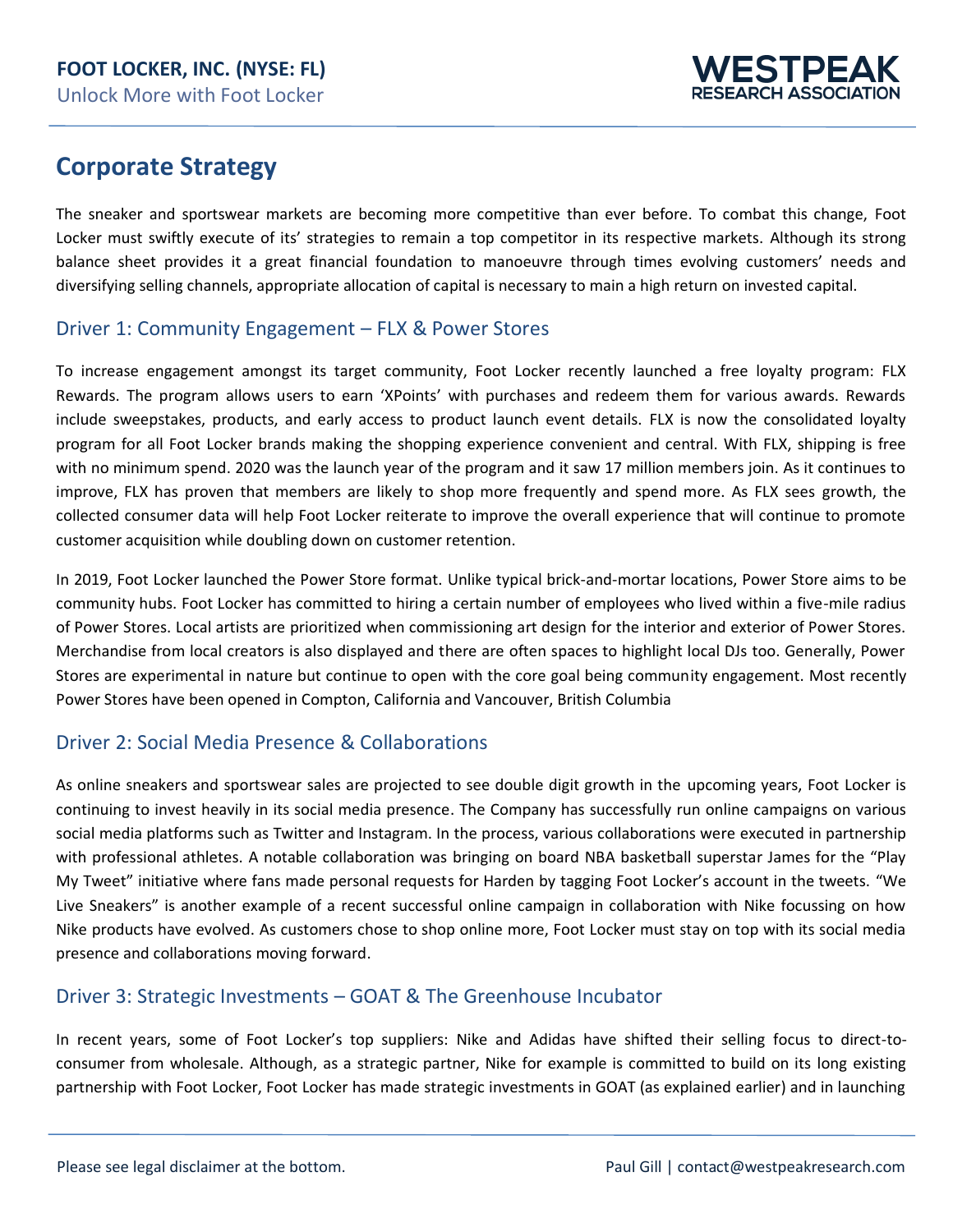

an incubator called Greenhouse. Such investments prepare Foot Locker to diversify its revenue and data sources going forward. The Greenhouse incubator was formed to cultivate new relationships, initiatives, and brands. Newly launched proprietary women swear brand, Cozi, is a product of Greenhouse. Lckr is another brand that Foot Locker created in 2021; the brands focus is on designs that can be worn to and from the game, practice, or workout.

### **Environmental, Social, and Governance (ESG)**

Foot Locker highlights its approach regarding environment, social and governance (ESG) factors in its annual Impact Report that was launched last year in 2020. This report is consistent with Sustainability Accounting Standards Board (SASB) and Task Force on Climate-related Financial Disclosures (TCFB) reporting standards. The company has set up a Corporate Social Responsibility program that is built off transparent values. Foot Locker is committed to playing its part in envisioning a more sustainable world. The company acknowledges its stakeholders' increasing attention on ESG values.

The Impact Report breaks down Foot Locker's approach to the following four priorities:

1. Leveraging the Power of Our People and Communities

2. Strengthening the Sustainability of Our Supply Chain

3. Managing and Reducing Our Environmental Impacts

4. Operating Ethically and Transparently

**ESG Risk Ratings** 0-10 (Negligible) 10-20 (Low) 20-30 (Medium) 30-40 (High) 40+ (Severe)

**Source: Morningstar** 

**Foot Locker: 14.1** 

**(Low)**

Morningstar's Sustainalytics has most recently given Foot Locker an ESG Risk Rating of 14.1 as of April 2021. This puts the company in the low-risk category and ranks it 97 our 457 companies in the retail industry. With a rating of 2, Foot Locker ranks Moderate when it comes to controversy level (1 = Low, 5 = Severe)



**Source: Company Filings**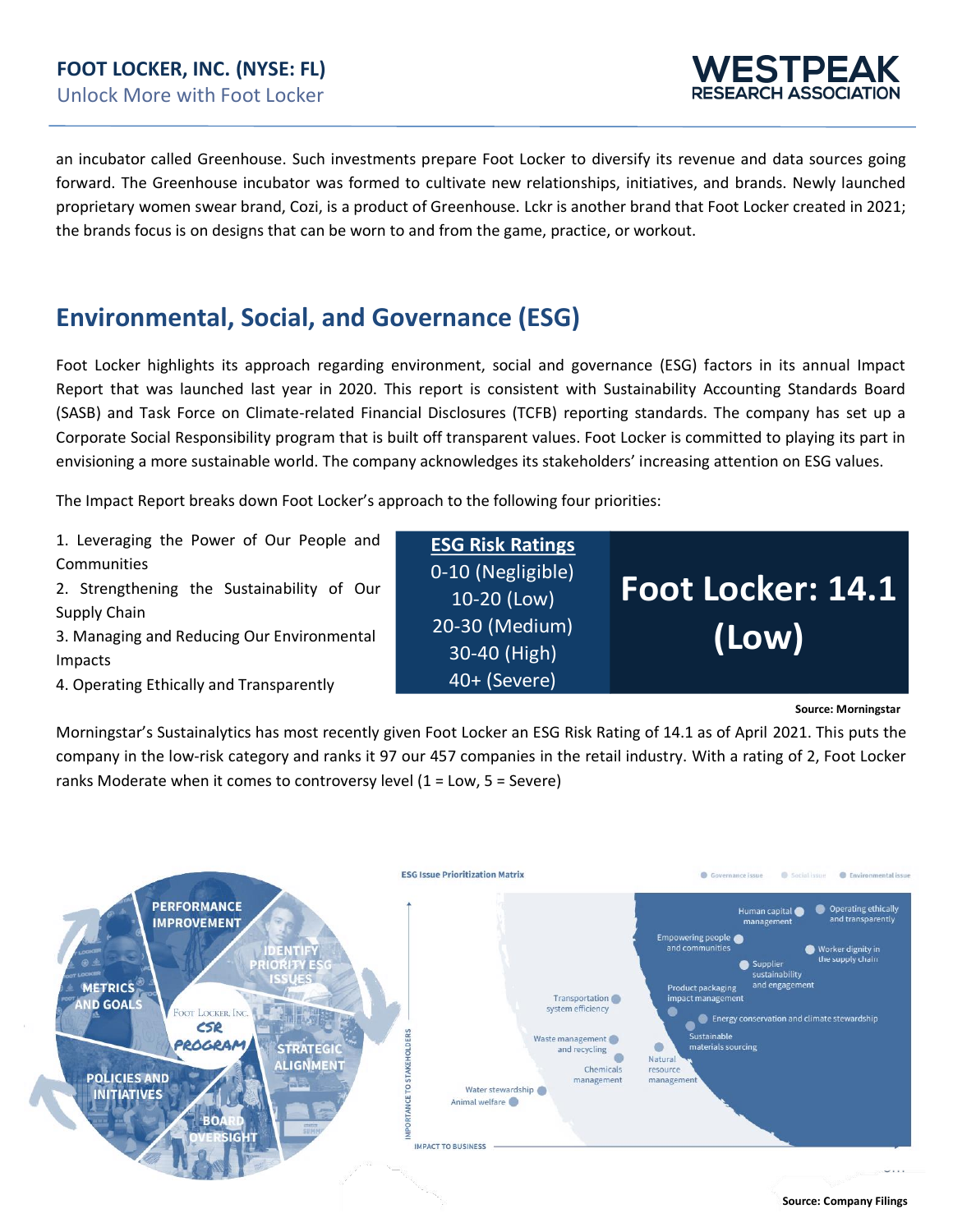

#### **Foot Locker's Top 3 ESG Areas of Focus**



**Source: Company Filings** 

### **Catalysts**

#### Acquisition of established businesses

Amid business challenges, there is also rising opportunity. As time goes on and the global business environment grows according to innovative technology and advancements, it is crucial to adapt to such trends, as it will reflect positively in a company's success and stock price. Within the past few years, Footlocker has expanded its company by devising a strategy to acquire small retailers to expand beyond North America. To strengthen their foundation, Footlocker purchased WSS and Atmos from Los Angeles and Japan including a total of \$1.1 billion of investments. By thriving off WSS's consumer relationships, Footlocker expects to see a growth in revenue, engagement and success as the deal closed in Q4 of 2021. In addition, the acquisition of Atmos has helped them transition into global markets, particularly Asia which not only populates over 60% of the world but is a hub for digital business, in which Atmos generates most of its income from, contrary to Footlocker in North America. Footlocker has shown that it is defying its limit as a sneaker-distribution business as they are branching out from their roots to capitalize on the large market of buying and selling sneakers. By prioritizing expansions and strengthening their operations, Footlocker can pose an even bigger threat to any possible business competitors. Not only does this bring the possibilities of revenue growth for the ownership of Footlocker, but it can also lead to an increase in stock prices, which is appealing to possible shareholders as well.

#### Declining sales due to the re-emergence of COVID-19

Traditionally, companies in the sneaker and athletic apparel business such as Footlocker have relied on physical stores as the backbone of their revenue; the COVID-19 pandemic has and continues to act as an obstacle for organizational operations. Before the pandemic, statistics showed that Footlocker generated around 85% of its sales through physical stores. As a result of the COVID-19 pandemic, Footlocker's net income plummeted from \$491 million to \$323 million. Diving deeper into the supply of the products which are provided by Footlocker, it is important to note that Footlocker is facing challenges from transportation logjams from Asia, particularly in China. At one-point, daily imports from China were over 50% lower than on average historically. As a result, the company has seen a decrease of fiscal sales statistics of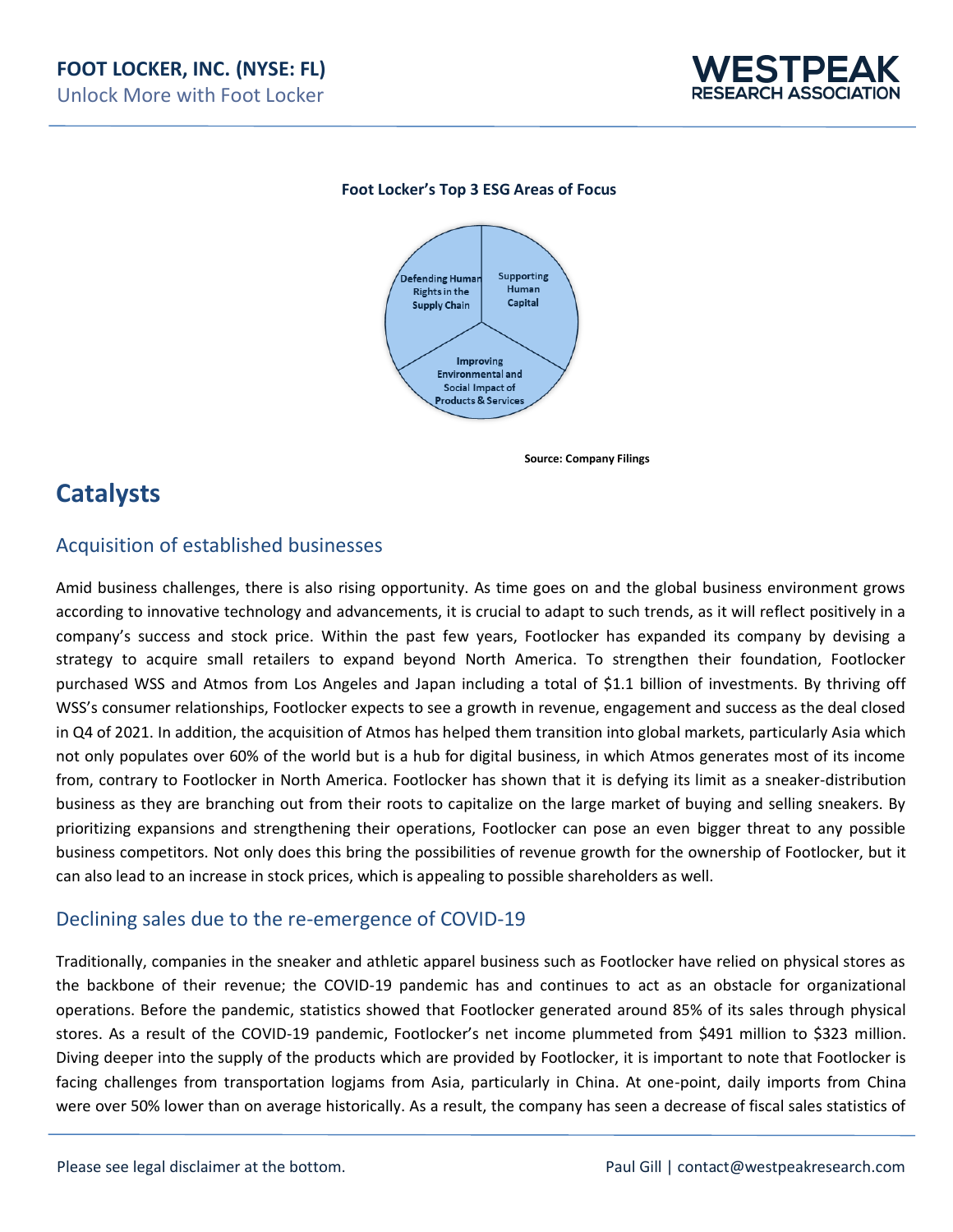

at least 5.7%. In the future, the possible emergence of new variants can have further implications on the supply-chain and physical operations which Footlocker traditionally relies on. Any future implications in the coronavirus pandemic may force Footlocker to act in contingency and adapt to unfamiliar business environments. New COVID-19 variants have the potential to act as a barrier on the path of future growth. This will make their stock prices especially volatile to negative performances. A failure to adapt and continuing to grow amidst remote business operations has the potential of negatively affecting the future market view, income, and cash flow of Footlocker.

#### The E-Commerce Era

Since the beginning of the COVID-19 pandemic, global e-commerce sails have skyrocketed by approximately 50% in Canada, China, and the United Kingdom. Adjusting to such changes in the market is essential as it is the only way you can grow your operations, let alone keep your foot in the door. With over \$100 million invested in GOAT, an online sneaker reselling app, Footlocker has shown that it is sharpening its tools by creating a multidimensional business structure which is built to succeed in multiple environments. With over 3000 wide-spread locations already in use, Footlocker is hoping to create a future in which uses its physical stores as a complimentary attribute to be buying and selling shoes online. This expansion opens the doors for Footlocker to thrive into a new climate of business, regardless of different roadblocks such as COVID-19. If Footlocker invests and grows their online shopping business, they will solidify their operations by increasing sales and can lead to a positive reflection in the value and profit of the company.

#### Nike cutting most wholesale partners

Recently, Nike has been aggressively cutting down on wholesale customers aiming to prioritize its direct-to-consumer sales. In December of 2021, Nike announced that it will be cutting Designer Shoe Warehouse (DSW), a leading shoe store chain in the US in 2022. Foot Locker's chances to be cut or limited as a wholesale partner to Nike remained low coming into the first quarter of 2022 as in 2021's Annual Report, Nike reiterated its' focus to continue to build long term momentum with strategic wholesale customers that offer a unique and elevated retail experience. Foot Locker for many years has done exactly that and has been actively taking steps to keeping improving. However, in a statement issued in February, Foot Lockers' management addressed that by the end of 2022, Nike's product will make up no more than 55% of the overall product mix, down from 75% in 2020. This led to a 35% drop in the stock price as sales are projected to drop. This market sentiment may have been an overreaction as Foot Locker has options to expand relationships with other leading brands such as Adidas and Puma. Also, this opens more space on shelves for Foot Lockers' own brands: Cozi and Lcker.

### **Management Team**

Foot Locker's management team, which includes executive leadership, corporate leadership, divisional leadership, and the board of directors, are crucial members of the corporation who collaborate to run the business strategically. They are dedicated to accomplishing the objective of utilising the power of the footlocker community, increasing the supply chain's sustainability, controlling, and minimising environmental effects, and operating ethically. Foot Locker has a total of ten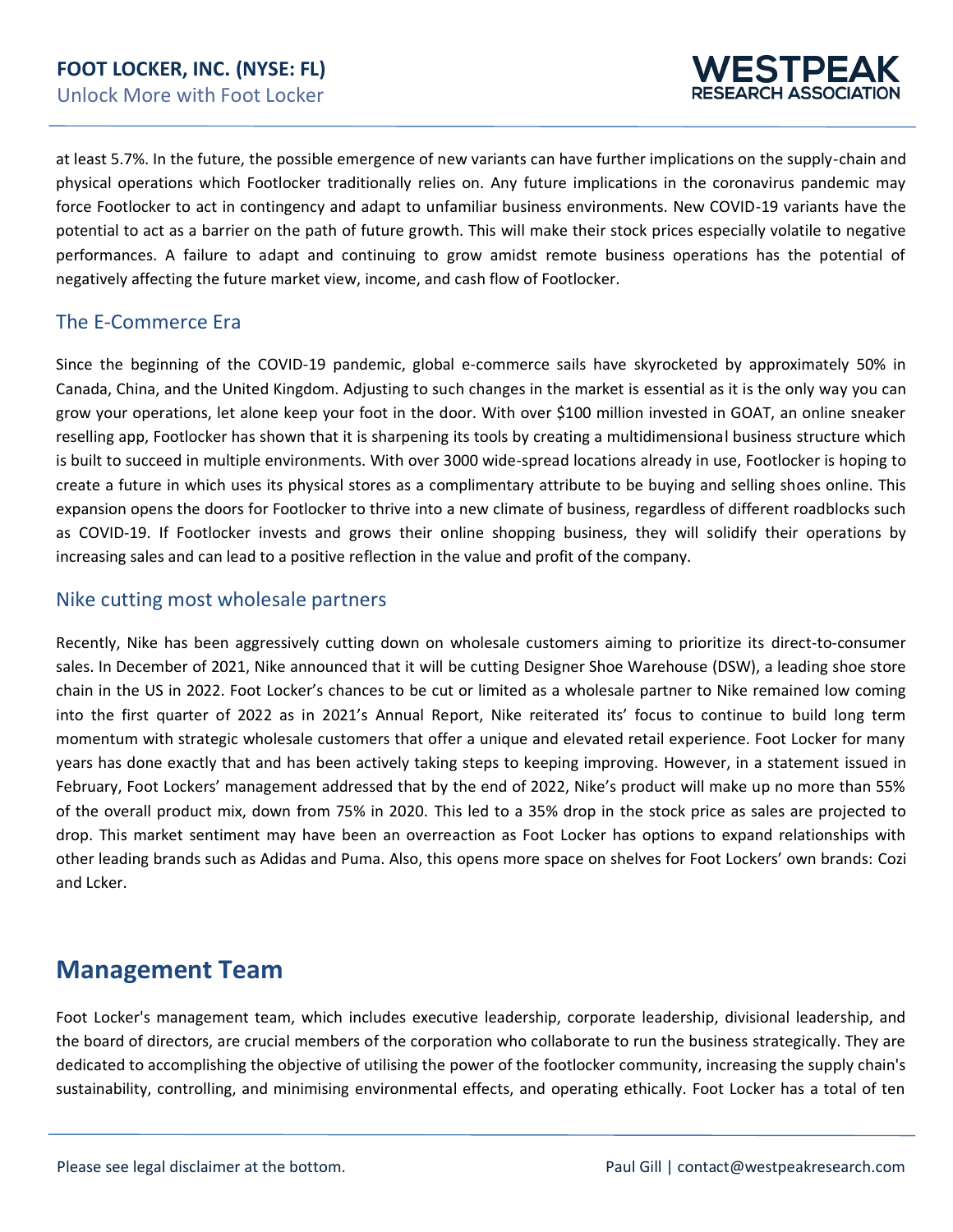

independent directors on its Board of Directors and a total of five executive members. Lauren B. Peters stepped down as Executive Vice President in November 2020, but she will continue to serve as Chief Financial Officer. Andrew E. Page was hired in 2021 to fill the position of Executive Vice President.

#### Richard A. Johnson – Chairman, President, and Chief Executive Officer



Foot Locker is led by Richard A. Johnson, who has served as Chairman, President, and Chief Executive Officer since May 2016. Mr. Johnson is the Company's most experienced businessman, with over 24 years of dedication. Mr. Johnson is a critical influence in forming and delivering Foot Locker's strategic initiatives. Besides Foot Locker, Mr. Johnson is also at the head of other companies. He is a director of H&R Block Inc. and Big 5 Corp.'s Senior Vice President-Store Operations and a director of the Retail Industry Leaders Association and the Footwear Distributors and Retailers of America. He received his education at the University of Wisconsin, where he is now an Eau Claire National Leadership Council candidate. As of March 2021,

Mr. Johnson owns 1.3% of outstanding shares of common stock. Foot Locker reduced the Chief Executive Officer's compensation by 40% in 2020 due to the financial impact of COVID-19. In 2019, Mr. Johnson's annual base salary was \$1,137,500. In 2020, his annual base salary was \$996,667 with \$4,937,518 in stock awards.

#### Andrew E. Page – Executive Vice President and Chief Financial Officer



Andrew E. Page serves as Foot Locker's Executive Vice President and Chief Financial Officer. Mr. Page, who has extensive expertise in athletic footwear and apparel finances, joined Foot Locker in April 2021. Mr. Page specializes in the accounting, financial planning and analysis, investor relations, treasury, tax, internal audit, and risk management departments of Foot Locker. In addition, he works to strengthen Foot Locker's long-term company performance, profitability, and shareholder value. Mr. Page has over 30 years of financial background, which he gained before joining Foot Locker. He worked with Advance Auto Parts, Inc. and Under Armour, Inc. as a Senior Vice President, and Chief Accounting Officer. Mr. Page graduated from Eastern Kentucky University with a Bachelor of Business

Administration in Accounting and a Master of Business Administration from Georgetown University. Due to the economic effect of COVID-19, Mr. Page's compensation reduced by 20% in 2020.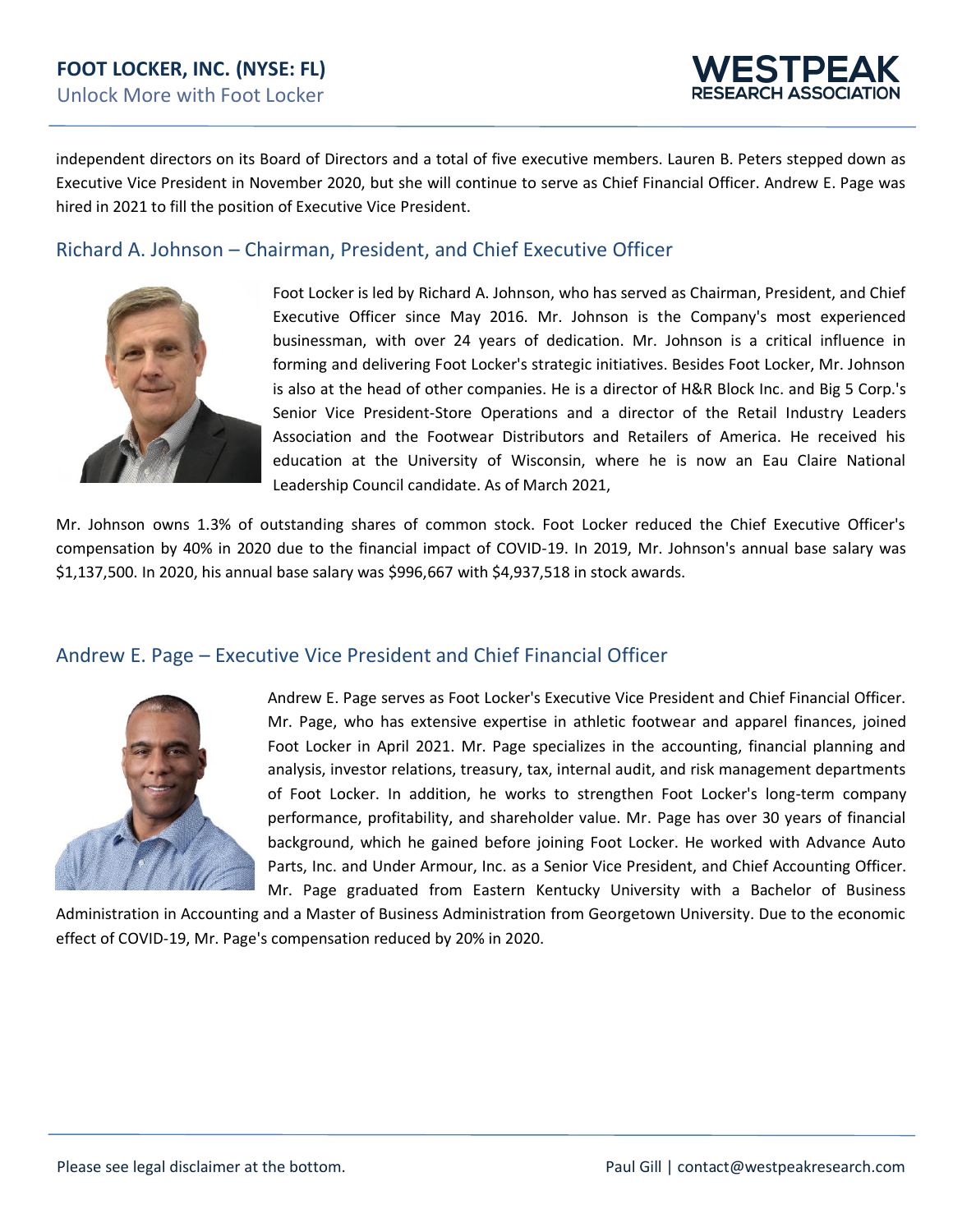

#### Sheilagh M. Clarke – Senior Vice President, General Counsel, and Secretary



Sheilagh M. Clarke is the Senior Vice President, General Counsel, and Secretary of Foot Locker. Ms. Clarke has worked with Foot Locker since 1988, progressing through the positions and gaining seniority. With her experience, Ms. Clarke has solid expertise in corporate and securities law, executive compensation, corporate governance, and compliance. Ms. Clarke earned her bachelor's degree in economics from Monmouth University and her law degree from Seton Hall University School of Law. Foot Locker imposed a 20% compensation reduction for Ms. Clarke in 2020, given the current economic impact of COVID-19.

### **Investment Thesis**

#### Market View

For clothing, shoe, and apparel businesses around the world, the transition from physical to remote online operations has been foreseeable for years; however, the sudden roadblock of the COVID-19 pandemic greatly accelerated this process and forced companies to act in contingency to maintain their financial strength. Before the pandemic, Foot Locker was experiencing a steady growth in sales revenues but hit a small roadblock as sales decreased by approximately \$500 million in 2020. In addition, their stocks dropped to the lows of \$20 during the second quarter of 2020. However, forwardthinking investments adding up to well over a billion dollars, have created an optimistic market view for Foot Locker as not only were they able to stay afloat during the pandemic, but they also put themselves in a situation to excel in new market environments. Due to heavy engagement in online commerce, global markets, and technological advancements, Footlocker has been able to sustain a positive market position as their stock prices have nearly doubled since 2020, and the company recovered with four consecutive quarters of growth.

### Investment Thesis 1 – Strong Intrinsic Position Will Enable Growth, Diversification and Acquisition Opportunities

Within the past two years, Footlocker's, forward-thinking investments have created a multidimensional structure that creates a field of optimism regarding their long-term operational success. Straying away from a traditional physical shoe store model, Footlocker has diversified its areas of focus by investing over \$1.1 billion, which is approximately half of their annual revenue into companies WSS and Atmos, respectively. WSS focuses primarily on its off-mall store fleet located in large markets, which shows that they are prioritizing long-term value through technological advancements. On the other hand, Atmos taps Footlocker in strongly with the Asian market, which shows us that they are prioritizing global growth for the future. The COVID-19 pandemic has forced successful companies to act proactively and aggressively to maintain success in challenging environments. Such diversification and acquisitions have proven to be successful for Footlocker as their revenue continues to steadily increase by every quarter including a growth of 50% in stock price since the beginning of the COVID-19 pandemic.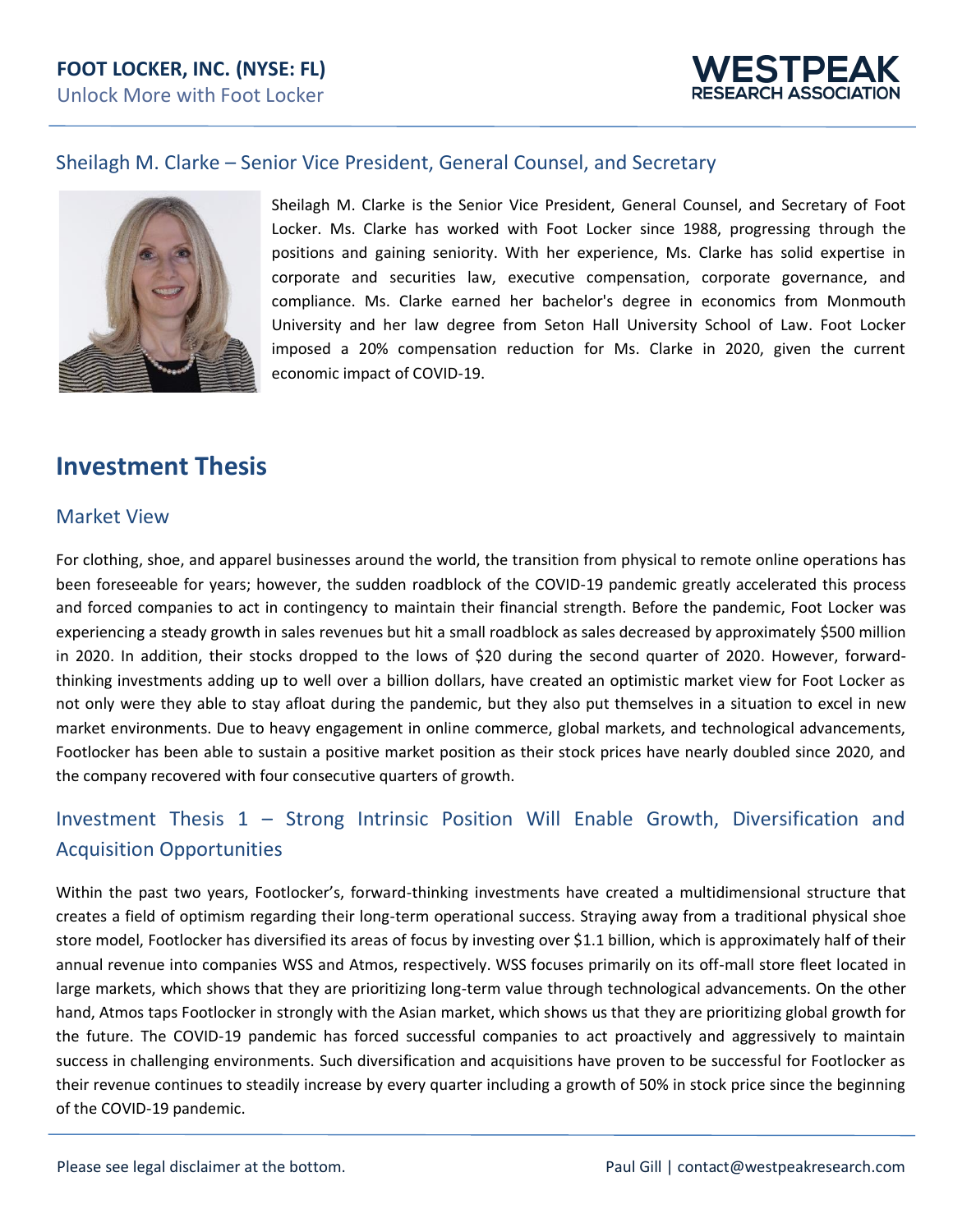#### **FOOT LOCKER, INC. (NYSE: FL)** Unlock More with Foot Locker



### Investment Thesis 2 – A New Breed of Footlocker – Redefining the Brick-and-Mortar Shopping **Experience**

Since the spring of 2020, the operations of all brick-and-mortar shopping experiences have been redefined. Since Footlocker in not a shoe creator, but more of a marketer and distributor, it is vital for them to adapt to new methods of the buying and selling of shoes, which is dominated by online platforms. Following COVID, Footlocker saw a slight 6.5% dip in yearly revenues from \$8 billion to \$7.55 billion, yet their futuristic investment in GOAT, shows that they are not only focusing on a recovery following the pandemic, but a rewarding asset which will blossom in the years to come. Purchasing GOAT is notable strategy as Footlocker has turned a potential competitor in the online shoe-reselling business into another tool in their attributes. Footlocker understands that it is not always necessary for one to go door-to-door too purchase or sell sneakers as almost 25% of consumers stated that nearly 100% of their shoe purchases will be online and shipped to their homes. By maximizing the potential of such new methods of shopping experiences, Footlocker will be able to guarantee a similar growth of over \$100 million increase in pre-COVID that they were having prior to the pandemic.



**Source: Company Filings** 

### **Shareholder Base, Liquidity, Market Depth**

#### Shareholder Base

Footlocker has one hundred four million and four hundred thousand shares outstanding and a free float of 86.48 million shares in which 1.10% are held by Insiders and 84.83% are held by Institutions. The number of Institutions holding shares is 543. Vesa Equity Investment S.a R.L. is the top holder with 12.70% of total shares outstanding. The remaining shareholders are venture capital/private equity firms (12.70%) and the public and other (1.34%). Foot Lockers ten largest shareholders are listed in the figure below: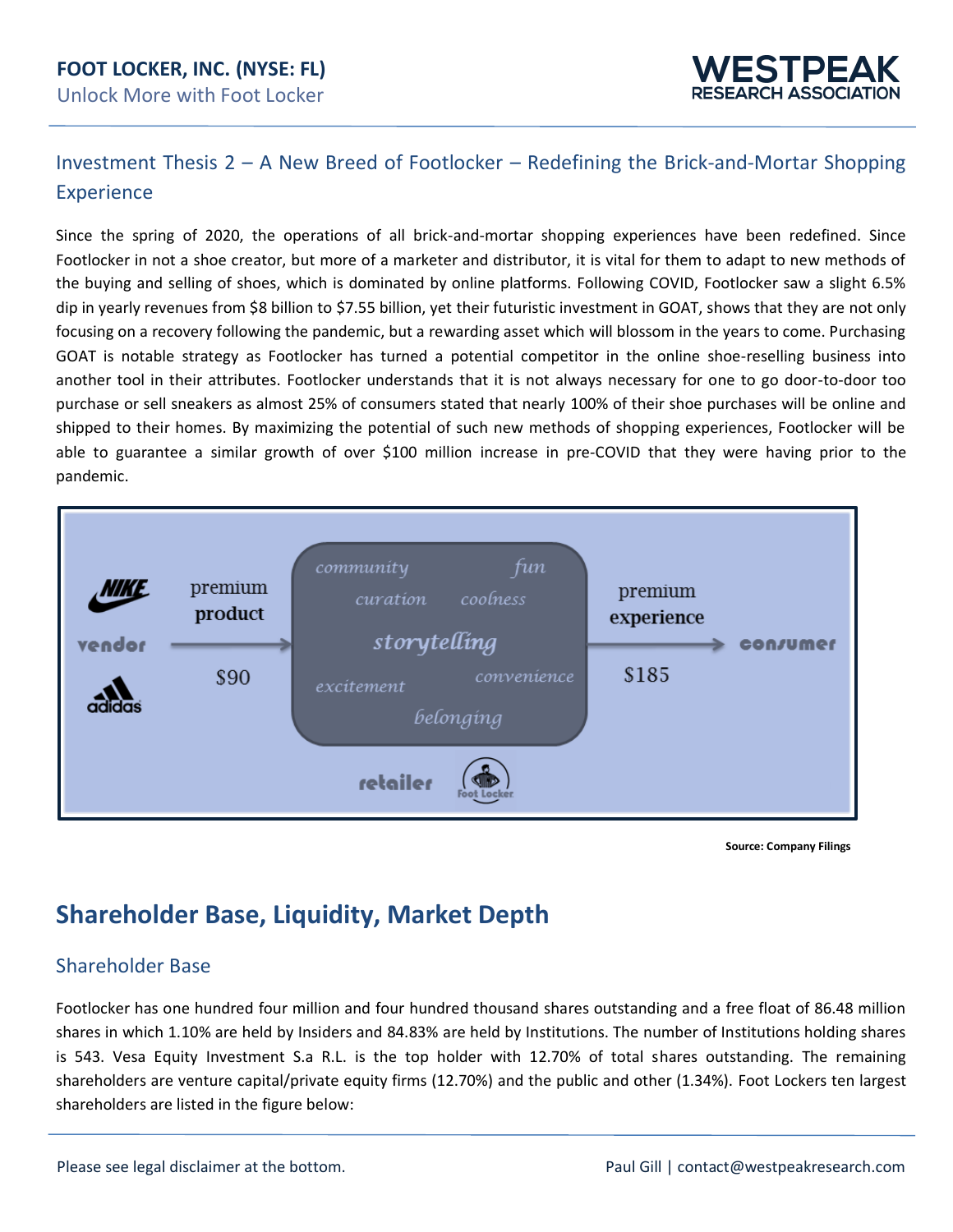### **FOOT LOCKER, INC. (NYSE: FL)**

Unlock More with Foot Locker



| Shareholder                            | <b>Common Stock</b><br><b>Equivalent Held</b> | % of Total<br><b>Shares</b><br>Outstanding | <b>Market</b><br>Value<br>(USD in mm) | <b>Position Date</b> |
|----------------------------------------|-----------------------------------------------|--------------------------------------------|---------------------------------------|----------------------|
| Vesa Equity Investment S.a R.L.        | 12,750,317                                    | 12.70                                      | 536.2                                 | Sept-30-2021         |
| The Vanguard Group, Inc.               | 11,078,218                                    | 11.04                                      | 465.8                                 | Sept-30-2021         |
| BlackRock, Inc.                        | 7,743,695                                     | 7.72                                       | 325.6                                 | Sept-30-2021         |
| <b>FMR LLC</b>                         | 6,780,605                                     | 6.76                                       | 285.1                                 | Sept-30-2021         |
| Boston Partners Global Investors, Inc. | 5,627,259                                     | 5.61                                       | 236.6                                 | Sept-30-2021         |
| LVS Asset Management                   | 4,244,209                                     | 4.23                                       | 178.5                                 | Sept-30-2021         |
| Dimensional Fund Advisors L.P.         | 3,996,658                                     | 3.98                                       | 168.1                                 | Sept-30-2021         |
| State Street Global Advisors, Inc.     | 2,511,639                                     | 2.50                                       | 105.6                                 | Sept-30-2021         |
| Arrowstreet Capital, Limited           |                                               |                                            |                                       |                      |
| Partnership                            | 2,247,294                                     | 2.24                                       | 94.5                                  | Sept-30-2021         |
| <b>Citadel Advisors LLC</b>            | 2,151,852                                     | 2.14                                       | 90.5                                  | Sept-30-2021         |
| Top 10 Identified Shareholders         | 59,131,746                                    | 59                                         | 2487                                  | Sept-30-2021         |

**Source: Cap IQ** 

#### **Liquidity**

As of March 18<sup>th</sup>, 2022, the one-year average trading volume of Foot Locker Inc. is 1,832,372 shares. Given that the top ten shareholders hold more than 58% of the free float, if there was a large sell off for whatever reason, there could be risks associated to the overall market value. The highest trading day was on August 20, 2021, when Foot Locker crushed fiscal second-quarter earnings estimates despite conservative projections due to ongoing COVID-19 pandemic challenges.



Year-To-Date Daily Trading Volume (NYSE: FL)

### **Valuation**

### Discounted Cash Flow (DCF) Assumptions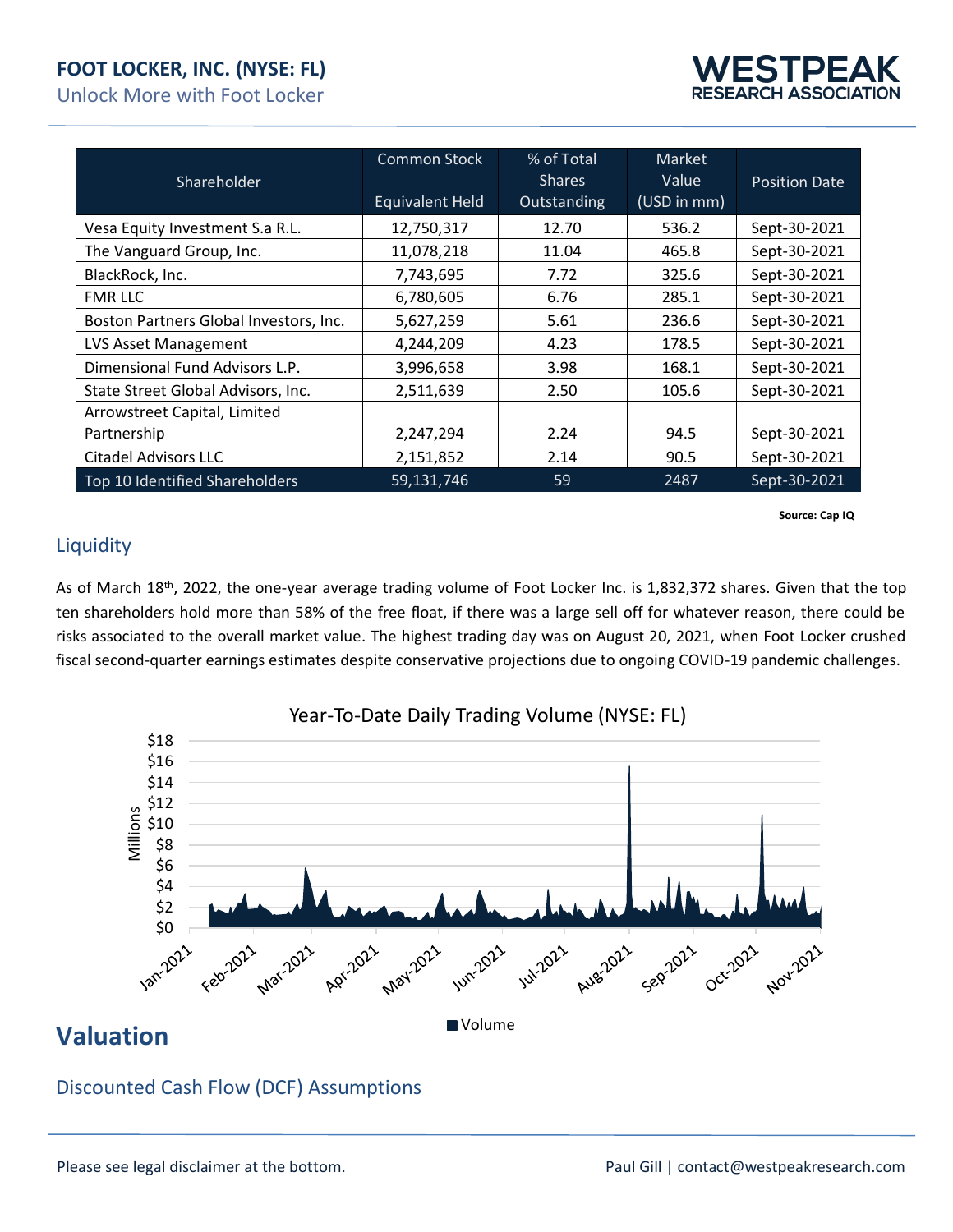#### **FOOT LOCKER, INC. (NYSE: FL)** Unlock More with Foot Locker

#### **Revenue Forecast**

Revenue projections in the DCF were done separately for each operating segment: store sales and direct-to-consumer (ecommerce). Although in 2020 both segments saw a temporary decrease in revenue due to the COVID-19 pandemic, in the first three quarters of 2021, revenues have slowly started bounce back (up 18.5% since 2020). The pandemic increased the overall sales and proportion of sales for Foot Locker's e-commerce operations. As supply chain operations continue to improve, Foot Locker is projected to grow its store sales by 1% (CAGR) annually and e-commerce sales by 2% (CAGR) annually. With the increased preference of consumers wanting to shop online being parallel to Foot Locker's e-commerce improvement strategies, direct-to-consumers sales are projected to grow slightly more than store sales. The outlook for Foot Lockers' two main general offerings: sneakers and athletic apparel have outlooks of respective 7.2% (CAGR) and 4.1% (CAGR).



#### **Cost of Goods Sold (COGS) Forecast**

Historically, COGS for Foot Locker has been relatively steady in the past years between 65.0% and 70.0% as percentage of total revenue. As the retail sector continues to recover from the COVID-19 pandemic, federal interests' rates remain low. This should assist Foot Locker is keeping COGS within its historical range going forward balancing out additional costs from supply chain woes. As a result, COGS is projected at 69% further decreasing by 0.2% every proceeding year signalling minimal margin expansion.

#### **Capital expenditures (CAPEX) Forecast**

We believe that Foot Locker will aim to diversify its business interests through acquisitions going forward. There will also be a focus on further improving online e-commerce infrastructure and launching more Power Stores while supporting general operations. We have forecasted it to be a 28% (average) of property, plant and equipment which is higher than historical average close to 20%.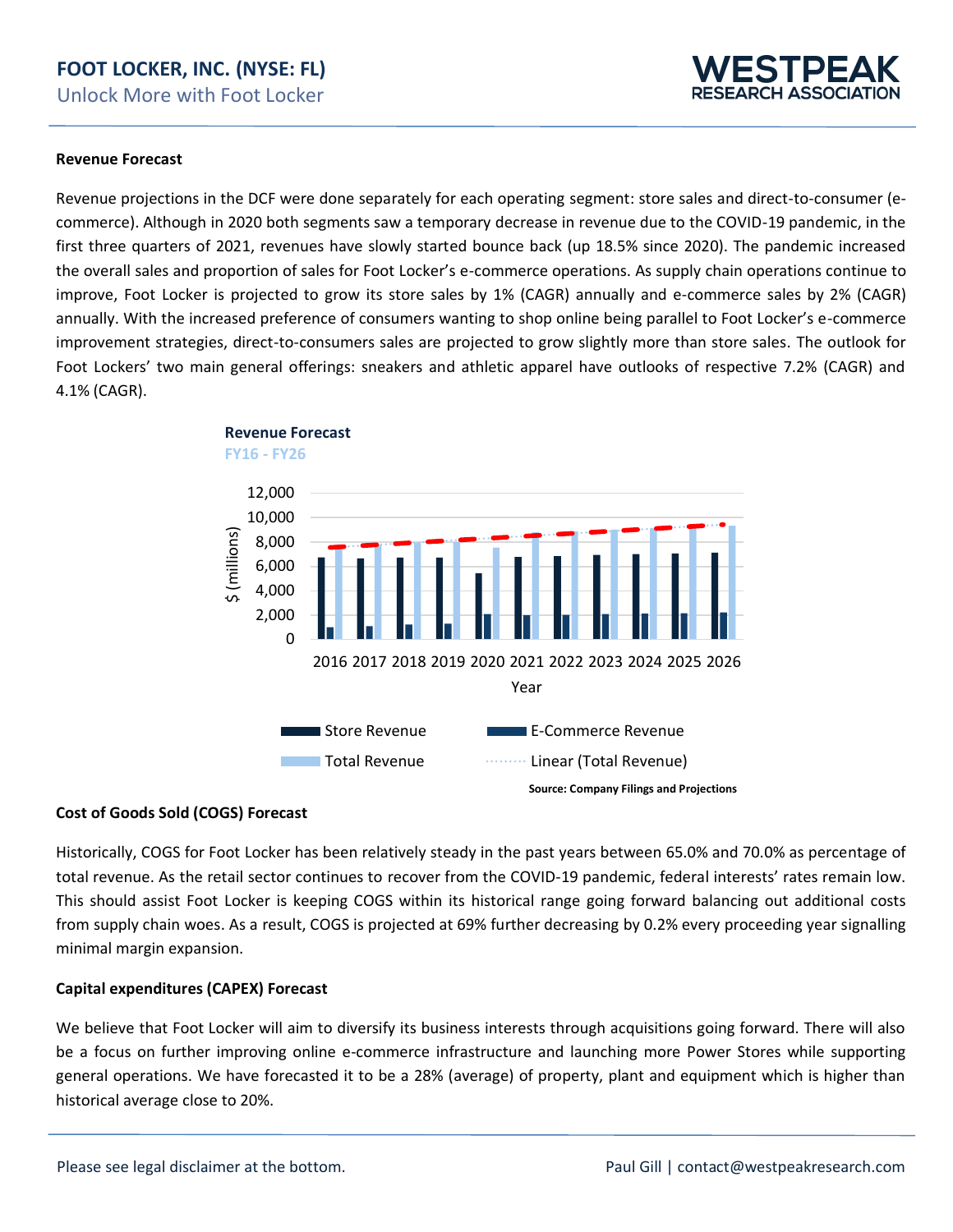

#### **Weighted Average Cost of Capital (WACC)**

Foot Locker's weighted average cost of capital was calculated to be 11.6%. Data used to calculate the WACC was provided by Bloomberg. A risk-free rate of 1.8% (U.S. 5-Year Treasury Bill rate), expected market return of 10.3% and Beta of 1.30 were used to attain a cost of equity of 12.9% and a market risk premium of 8.6%. Next, using the pre-tax cost of debt as 1.6%, effective tax rate of 27.1%, and an adjustment factor of 1.58, cost of debt was calculated to be 1.8%.

#### **Effective Tax Rate**

The effect tax rate was assumed to be 34.5%. This represents Foot Locker's long-term tax rate.

#### **Terminal EV/EBITDA Multiple**

A Terminal EV/EBITDA Multiple of 4.5x was used. This number is close to the average of pre-pandemic multiples of around 5x. This is conservative approach given Foot Lockers' potential to capture greater market share.

#### **Perpetuity Growth Rate**

The Perpetuity Growth Rate was assumed to be 1% which reflects a conservative rate of growth for the industry overall.

#### **Dividend Policy**

Foot Locker has consistently paid out a dividend over the years even through the pandemic. As a result, this trend is projected to continue moving forward with \$0.35 dividend projected every quarter of 2022 totalling to \$1.40 for the year. Annually, the dividend is projected to increase by \$0.10 each year which would mean a payout of \$1.60 in 2023 and \$1.70 in 2024.

#### Comparable Company Analysis Set

The following companies have been chosen to compare Foot Locker with businesses that share some key operational similarities. This could include similar customer bases, similar sizes, and similar geographic markets. Overall, their business models are like those of Foot Locker and the businesses may be direct or indirect competitors.

**DICK's Sporting Goods, Inc. (NYSE: DKS):** DICK's is America's largest sporting goods retailer with a revenue of 9.584 billion. Nike, Adidas, Columbia, and a variety of other well-known brands are sold by the company. They promote sports apparel, equipment, accessories, footwear, as well as other products.

**Nordstrom, Inc. (NYSE: JWN):** Nordstrom is a well-known fashion retail company that sells clothing, handbags, jewellery, and other accessories. Since its inception in 1901, the company has grown to 468 locations.

**PVH Corp. (NYSE: PVH):** PVH, also known as the Phillips-Van Heusen Corporation, is an apparel company that owns Tommy Hilfiger, Calvin Klein, and several other profitable brands. It is one of the highly respected clothing businesses in the industry with clients in more than 40 countries.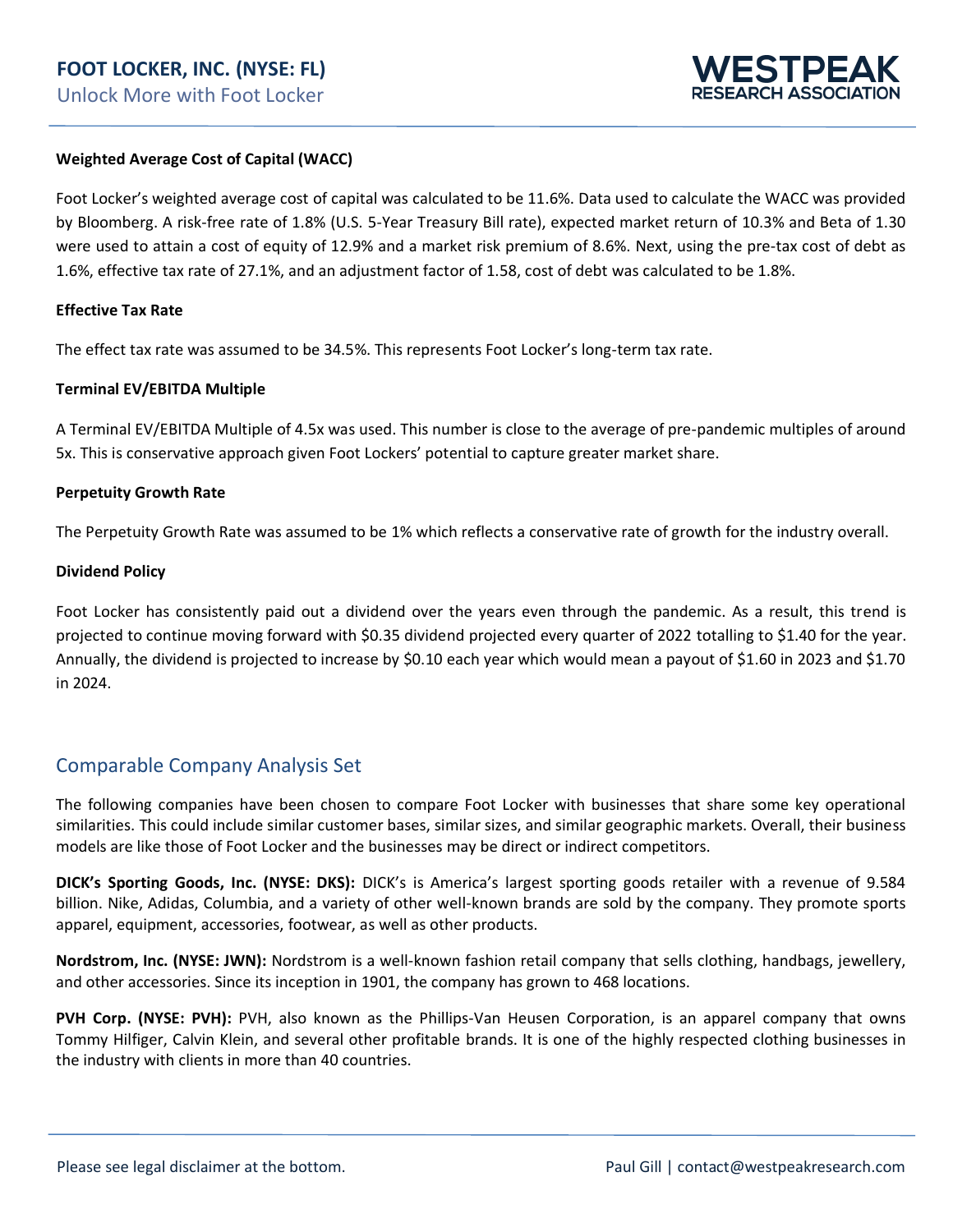

**The Gap, Inc. (NYSE: GPS):** The Gap Inc. is a clothing company based in the United States that caters to people of all ages. Two of their most well-known subsidiaries are Old Navy and Banana Republic. The company promotes and offers in person as well as online through their website.

**Ralph Lauren Corporation (NYSE: RL):** Ralph Lauren is an American company which was initiated by a fashion designer. Ralph Lauren named the company after himself, and it has since expanded to become one of the world's leading fashion conglomerates. The company, which was founded in 1967, now generates approximately \$7 billion per year.

**American Eagle Outfitters (NYSE: AEO):** American Eagle Outfitters is an American retail company that specializes in high quality clothing and accessories. Through productive expansion, the company has expanded to online and standalone stores, with future growth plans to double Aerie revenues to \$2 billion.

**Source: Bloomberg**

### **Recommendation**

#### Buy

The retail sector is known to be fast-paced and highly competitive, yet Foot Locker has been not only been able to survive but thrive since its founding. As it continues to rebound back to its' original growth before the COVID-19 pandemic, it is undervalued in the market at its current price of CAD \$42.05. Given the discount, there is great long-term growth potential. COVID-19 has forced Foot Locker to prioritize their e-commerce direct-to-consumer selling as stores saw a dip in foot traffic. However, given that stores are transforming with a renewed focus as sneaker and street wear hubs and that foot traffic is increasing again, both online and store channels are set up for success. Better integrating the shopping experience between the two channels is likely to increase loyalty among current customers while attracting new customers especially those is the target consumer market: youth. Keeping such considerations in mind, the implied target share price was computed using the following weightings:

- A 35% weighting on the Perpetuity Growth DCF method, which projects a \$37.82 share price
- A 35% weighting on the Exit Multiple Implied Price DCF method, which projects a \$36.88 share price
- A 15% weighting on the EV/EBITDA Implied Price Method, which projects a \$64.92 share price
- A 15% weighting on the P/E Implied Price method, which projects a \$60.86 share price

Greater weightings were given to the Perpetuity Growth DCF method and the Exit Multiple Implied Price DCF method as their calculation account for the recently realized catalyst of Nike choosing to decrease offerings to Foot Locker. Because this change did not directly affect market competitors, the comparable methods provide a generous share price in comparison.

Combining these four weights collectively derived from the DCF model and Comparable Companies Analysis, we achieved are target share price of CAD \$45.01. Therefore, a **BUY** rating is initiated, given the 39.20% upside.

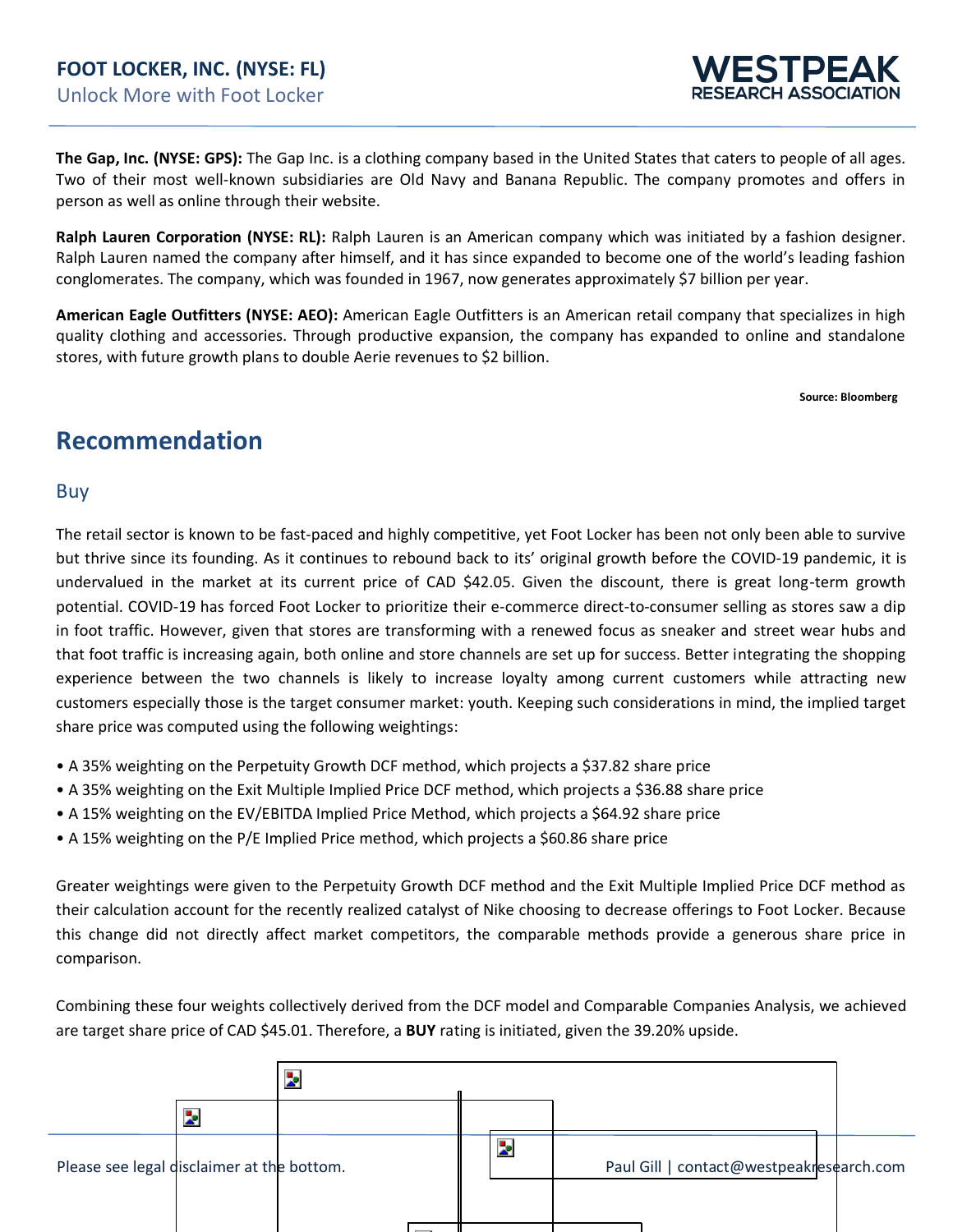

### **Risks**

### Decline of Physical Department Store Usage

Within the last two years, shopping malls have seen an extensive decrease in use. This started because of safety, but it is not backed by convenience as well. Foot Traffic in Canada's top-10 shopping malls alone has dropped over 42%, and this poses a direct risk to Footlocker as 85% of their revenue is dependent on their physical stores. Prior to the pandemic, mall foot traffic was already falling, but with new variants of COVID-19 still growing deadly enough to ramp up physical distancing policies. Footlocker is at risk of having to adjust their standard operations of procedures going into 2022.

#### Insufficient Inventory Levels

For Foot Locker to provide their services, they must ensure that they have an appropriate level of inventory and completely avoid a shortage of inventory as it would go against their core competencies of providing a wide variety of sneakers in a timely manner. With nearly 75% of their products coming from Nike, a company which has its lead manufacturing coming out of China and Vietnam, a cease or decrease in shipping due to a safety amidst a new COVID-19 variant is a potential risk that Footlocker is involved in since they're at the receiving end of this supply chain, which is susceptible to extensive delays.

#### Disruption due to COVID-19

The COVID-19 pandemic in 2020 led to many closures of manufacturing facilities and distribution centers. Over 65% of North American's reported that they resorted to online shopping due to COVID-19. This made it a challenge to maintain adequate inventory in local distribution centers and stores. The disruption in supply led to reduced traffic for the year. Over 72% of North American businesses reported a negative effect on their business supply chains, while 17% reported a significantly negative effect. As the world navigates out of the pandemic, effects from 2020 are still expected to be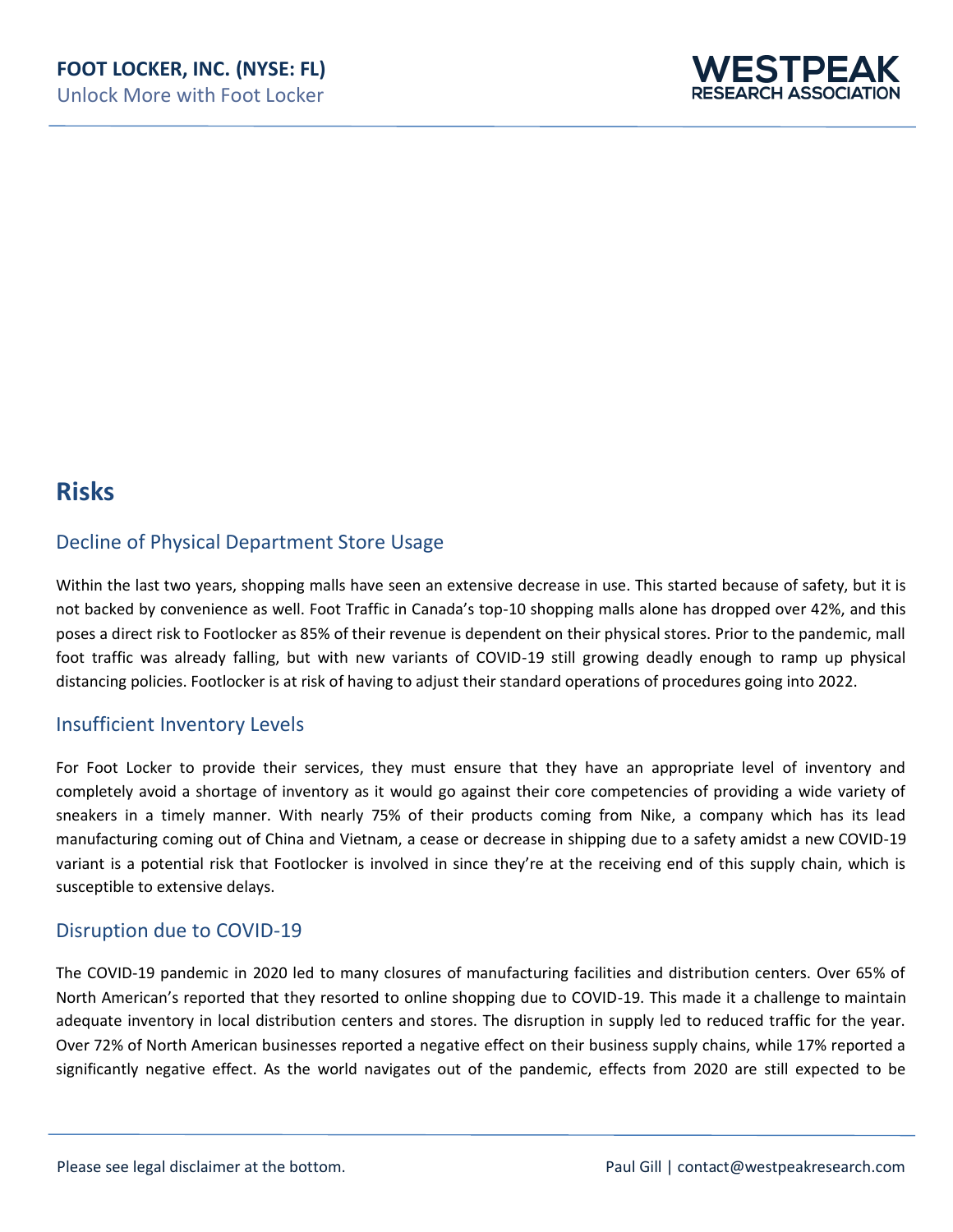

prevalent from some years to come. Given that future developments remain uncertain, there is a fundamental risk to Foot Lockers' operations financials.

#### Fashion Trend Dependent Industry

The retail industry at large is heavily dependent on fashion trends. Product innovation must be line with customer preferences. These preferences are always changing based on fashion trends and other fashion-related factors, especially knowing that 75% of online shoppers purchase more than once a month. There is a reliance on suppliers to be creating innovating products that appeal to target consumers. It is not possible to guarantee that merchandise selection will accurately capture preferences of customers when it is offered for sale. Young males ranging from ages 12-25 account for a sizeable portion of the highest margin sales. Although this consumer base is a frequent purchaser, their products want are usually evolving as per current fashion trends. With over 2.14 billion people worldwide estimated to be online shoppers in 2022, a failure to react to, identify or anticipate fashion trends in a timely manner could lead to a downfall in interest from core and potential customers. This can lead to adverse implications of Foot Lockers' operations and financials.

#### Dependency on Nike

Approximately 91% of the merchandise sold in 2020 was purchased from only five suppliers. This trend is to continue for future periods. Furthermore, 75% of all merchandise purchased in 2020 was from one supplier: Nike, Inc. Every operating division of Foot Locker is highly dependent on Nike. Therefore, any disruption to the supply chain or damage to the supplier relations can potentially lead to adverse effects on operations and financials. Nike's reputation is correlated to a substantial portion of Foot Locker's sales therefore, if Nike fails to appeal to target consumers with future products, there could be an adverse effect on Foot Locker's operations and financials.

#### The Highly Competitive Nature of the Apparel and Footwear Business

Given that there are many competitors in the apparel and footwear business, it is difficult to win and retain business. Store location, advertising, reputation, and selection of merchandise are some key factors to earning and retaining market share. By 2023, 22% of global retail will be controlled by e-commerce. As new competitors enter established markets and as Foot Locker enters new markets, it is challenging to be an industry leader in all factors which brings forward an inherent risk. Factoring in the increasing transition to online sales, companies such as Amazon, a company that once would not be considered a competitor are now contending for market share, in fact they are currently the leading mobile online shopping app in the world. Today, over 60% of North American shoppers have purchased something online within the last year, and the increasing online presence has also made it lucrative to suppliers to offer their products direct-toconsumer. If key suppliers choose to conduct business in this manner, there may be an adverse effect on Foot Lockers' operations and financials.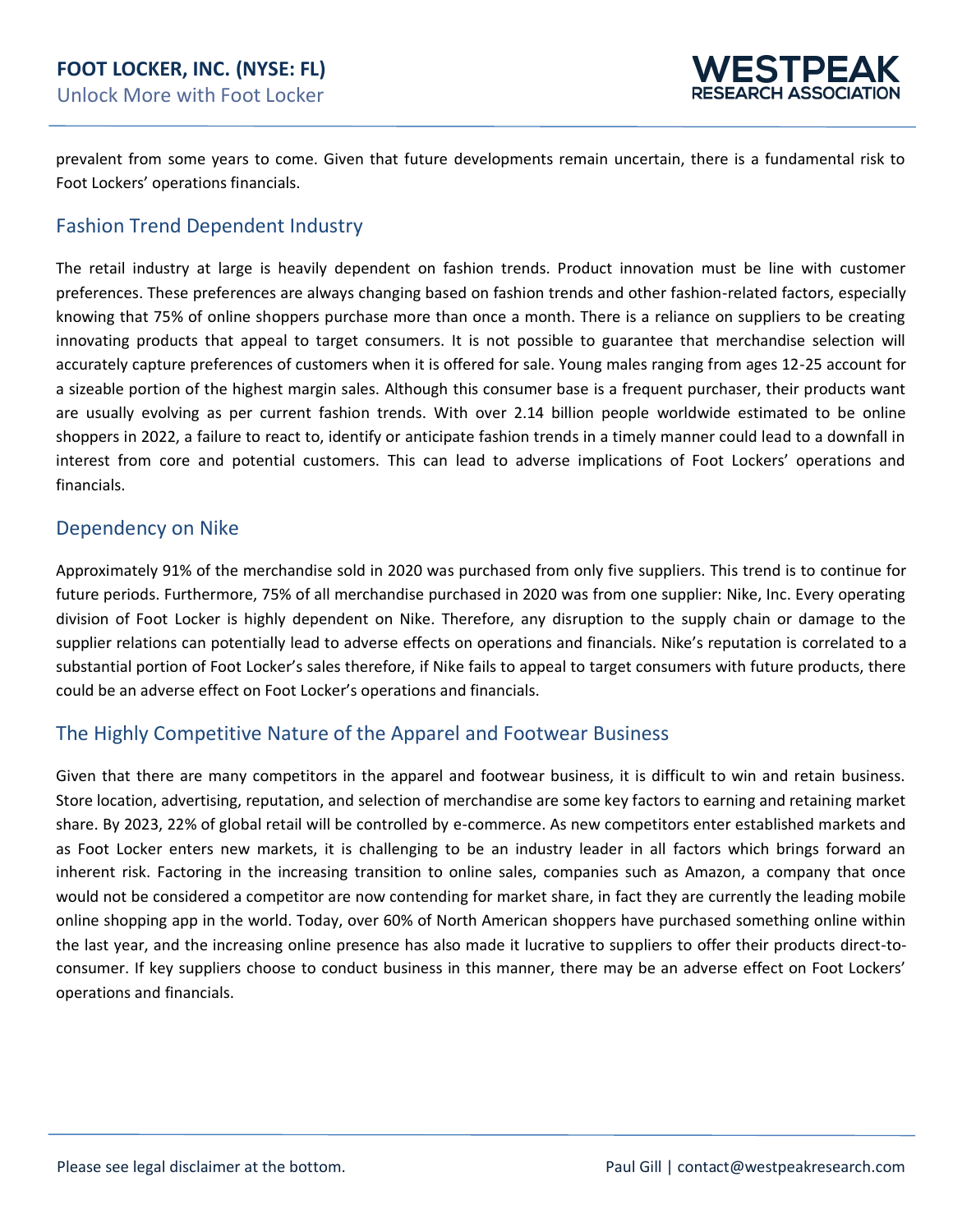Unlock More with Foot Locker



## **Appendix**

Exhibit 1: Model Summary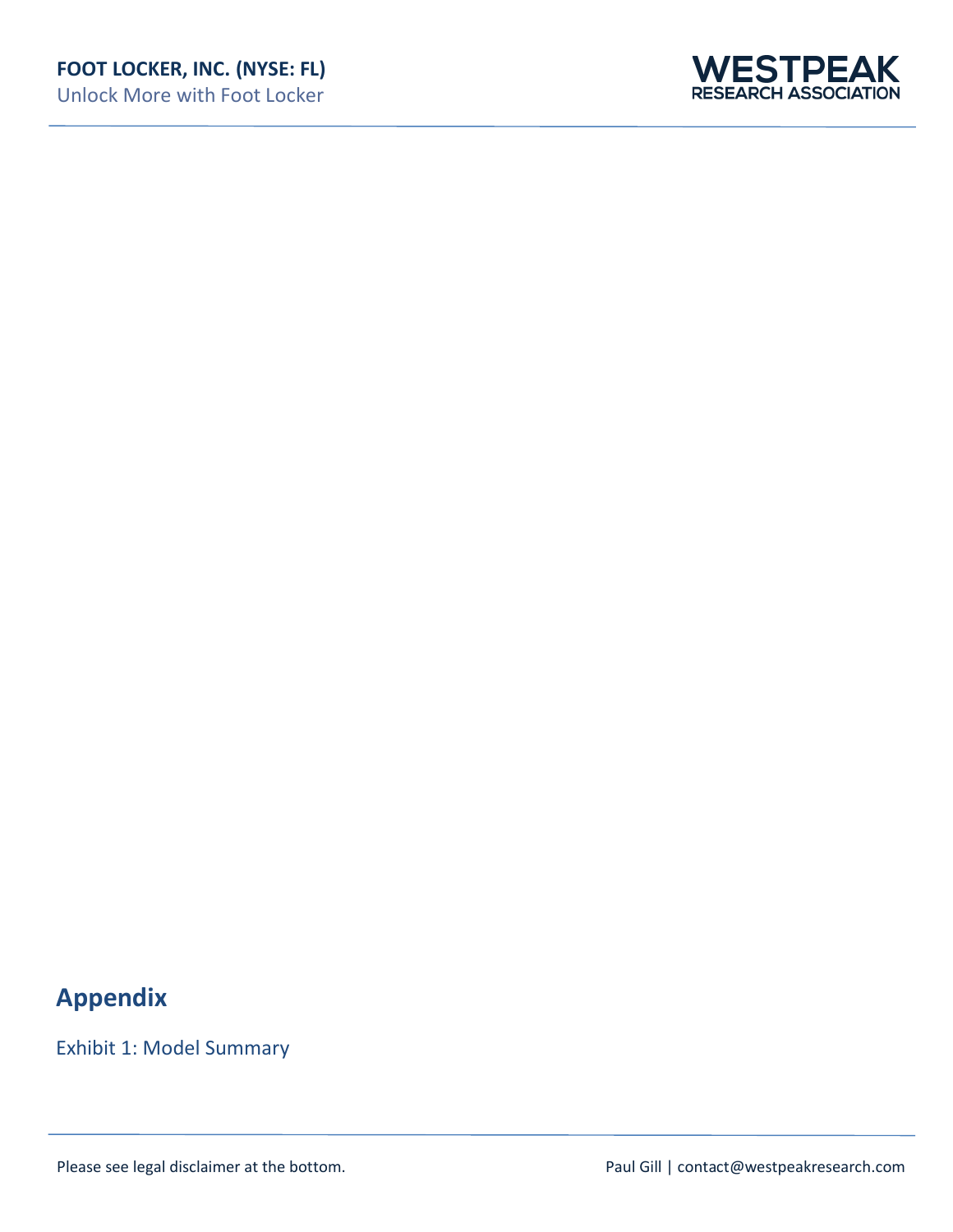### **FOOT LOCKER, INC. (NYSE: FL)**

Unlock More with Foot Locker



|                                                                         | $Jan-16$              | Jan-17             | $Jan-18$              | $Jan-19$                    | Jan-20                | Apr-20             | $Jul-20$           | $Oct-20$           | $Jan-21$         | Jan-21                      | $Jan-22$                | $Jan-23$              | $Jan-24$              | $Jan-25$                    | Jan-26                      |
|-------------------------------------------------------------------------|-----------------------|--------------------|-----------------------|-----------------------------|-----------------------|--------------------|--------------------|--------------------|------------------|-----------------------------|-------------------------|-----------------------|-----------------------|-----------------------------|-----------------------------|
| (Figures in mm USD)                                                     | FY2016                | FY2017             | FY2018                | FY2019                      | FY2020                | Q1-2021            | Q2-2021            | Q3-2021            | Q4-2021          | FY2021                      | FY2022                  | FY2023                | FY2024                | FY2025                      | FY2026                      |
|                                                                         |                       |                    |                       |                             |                       |                    |                    |                    |                  |                             |                         |                       |                       |                             |                             |
| Income Statement                                                        |                       |                    |                       |                             |                       |                    |                    |                    |                  |                             |                         |                       |                       |                             |                             |
| Revenue                                                                 | 7.766.0               | 7.782.0            | 7.939.0               | 8.005.0                     | 7,548.0               | 2.153.0            | 2.275.0            | 2,189.0            | 2.180.9          | 8.797.9                     | 8.905.9                 | 9.015.3               | 9.126.3               | 9.238.8                     | 9.352.8                     |
| <b>EBITDA</b>                                                           | 1,158.0               | 744.0              | 877.0                 | 828.0                       | 479.0                 | 294.0              | 212.0              | 147.0              | 152.7            | 805.7                       | 837.3                   | 874.5                 | 903.5                 | 896.2                       | 925.9                       |
| <b>Net Income</b>                                                       | 664.0                 | 284.0              | 541.0                 | 491.0                       | 323.0                 | 169.0              | 330.0              | 60.0               | 68.0             | 627.0                       | 414.2                   | 434.4                 | 447.0                 | 435.8                       | 448.8                       |
| <b>Earnings Per Share</b>                                               | Ś<br>4.91             | 2.22<br>s          | <b>S</b><br>4.66      | $\boldsymbol{s}$<br>4.50    | $\mathbf{s}$<br>3.07  | 1.61<br>\$         | 3.14<br>-S         | s<br>0.57          | 0.65             | 5.99<br>\$                  | $\mathsf{s}$<br>3.97    | <b>S</b><br>4.16      | 4.28<br>- \$          | $\boldsymbol{s}$<br>4.17    | 4.30<br><b>S</b>            |
| <b>Cash Flow Statement</b>                                              |                       |                    |                       |                             |                       |                    |                    |                    |                  |                             |                         |                       |                       |                             |                             |
| <b>Capital Expenditures</b>                                             | (266.0)               | (274.0)            | (187.0)               | (187.0)                     | (159.0)               | (51.0)             | (36.0)             | (50.0)             | (60.2)           | (197.2)                     | (244.8)                 | (248.2)               | (258.2)               | (268.0)                     | (277.6)                     |
| <b>Acquisitions</b>                                                     |                       |                    |                       |                             |                       |                    |                    |                    |                  |                             |                         |                       |                       |                             |                             |
| <b>Divestitures</b>                                                     |                       |                    |                       |                             |                       |                    |                    |                    |                  |                             |                         |                       |                       |                             |                             |
| <b>Dividend Payment</b>                                                 | (147.0)               | (157.0)            | (158.0)               | (164.0)                     | (73.0)                | (21.0)             | (21.0)             | (30.0)             | (31.1)           | (103.1)                     | (144.9)                 | (165.6)               | (176.0)               | (186.3)                     | (196.7)                     |
| <b>Dividend Per Share</b>                                               | 1.10                  | s<br>1.24          | 1.38                  | s<br>1.52                   | s<br>0.90             | \$<br>0.20         | Ś<br>0.30          | s<br>0.30          | 0.30             | 1.10                        | <sup>s</sup><br>1.40    | ś<br>1.60             | 1.70                  | s<br>1.80                   | s<br>1.90                   |
| <b>Dividend Payout to Earnings</b>                                      | 22.1%                 | 55.3%              | 29.2%                 | 33.4%                       | 22.6%                 | 12.4%              | 6.4%               | 50.0%              | 45.6%            | 16.4%                       | 35.0%                   | 38.1%                 | 39.4%                 | 42.8%                       | 43.8%                       |
| Dividend Payout to Core FCF                                             | 12.6%                 | 15.4%              | 18.6%                 | 19.7%                       | 8.4%                  | 3.9%               | 19.3%              | 10.4%              | 34.1%            | 10.1%                       | 16.9%                   | 18.7%                 | 19.1%                 | 20.1%                       | 20.5%                       |
| <b>Dividend Yield</b>                                                   | 1.7%                  | 2.3%               | 2.8%                  | 3.0%                        | 3.0%                  | 0.4%               | 0.5%               | 0.5%               | 0.9%             | 2.2%                        | 4.3%                    | 4.9%                  | 5.3%                  | 5.6%                        | 5.9%                        |
| <b>Balance Sheet</b>                                                    |                       |                    |                       |                             |                       |                    |                    |                    |                  |                             |                         |                       |                       |                             |                             |
| <b>Current Assets</b>                                                   | 2.633.0               | 2,551.0            | 2,518.0               | 2,386.0                     | 2,835.0               | 3.267.0            | 3,178.0            | 2,893.0            | 2.812.1          | 2,812.1                     | 2,894.3                 | 3,128.7               | 3,364.7               | 3,581.8                     | 3,799.4                     |
| Non-Current Assets                                                      | 1,207.0               | 1,410.0            | 1,302.0               | 4,203.0                     | 4,208.0               | 4,175.0            | 4,407.0            | 5,318.0            | 5,330.4          | 5,330.4                     | 5,377.4                 | 5,421.3               | 5,465.4               | 5,509.5                     | 5,553.4                     |
| Assets                                                                  | 3,840.0               | 3,961.0            | 3,820.0               | 6,589.0                     | 7,043.0               | 7,442.0            | 7,585.0            | 8,211.0            | 8,142.6          | 8,142.6                     | 8,271.7                 | 8,550.0               | 8,830.1               | 9,091.3                     | 9,352.8                     |
| <b>Current Liabilities</b>                                              | 612.0                 | 616.0              | 764.0                 | 1,194.0                     | 1,644.0               | 1,913.0            | 1.681.0            | 1,757.0            | 1,651.6          | 1.651.6                     | 1,511.4                 | 1,520.9               | 1,529.9               | 1,541.7                     | 1,551.0                     |
| Non-Current Liabilities                                                 | 518.0                 | 826.0              | 550.0                 | 2.922.0                     | 2.623.0               | 2,599.0            | 2,563.0            | 3,112.0            | 3,112.0          | 3,112.0                     | 3,112.0                 | 3,112.0               | 3,112.0               | 3,112.0                     | 3,112.0                     |
| Liabilities                                                             | 1,130.0<br>2,710.0    | 1,442.0<br>2,519.0 | 1,314.0<br>2,506.0    | 4,116.0<br>2.473.0          | 4,267.0<br>2,771.0    | 4,512.0<br>2,925.0 | 4,244.0<br>3,336.0 | 4,869.0<br>3,337.0 | 4,763.6          | 4,763.6<br>3,374.0          | 4,623.4<br>3.643.3      | 4,632.9<br>3.912.1    | 4,641.9<br>4,183.2    | 4,653.7<br>4.432.6          | 4,663.0<br>4.684.8          |
| <b>Shareholders' Equity</b>                                             |                       |                    |                       |                             |                       |                    |                    |                    | 3,374.0          |                             |                         |                       |                       |                             |                             |
| Cash                                                                    | 1,046.0               | 849.0              | 891.0                 | 907.0                       | 1,680.0               | 1,963.0            | 1,845.0            | 1,339.0            | 1,190.4          | 1,190.4                     | 1,043.7                 | 706.1                 | 916.0                 | 1,106.3                     | 1,297.1                     |
| Debt                                                                    | 1.130.0               | 1.442.0            | 1,314.0               | 4.116.0                     | 4,267.0               | 4,512.0            | 4,244.0            | 4,869.0            | 4.763.6          | 4.763.6                     | 4,623.4                 | 4,632.9               | 4.641.9               | 4.653.7                     | 4,663.0                     |
| <b>Net Debt</b>                                                         | 84.0                  | 593.0              | 423.0                 | 3.209.0                     | 2.587.0<br>5.0        | 2.549.0<br>5.0     | 2,399.0            | 3.530.0<br>5.0     | 3.573.1<br>5.0   | 3.573.1<br>5.0              | 3.579.6<br>5.0          | 3.926.7<br>5.0        | 3.725.9<br>5.0        | 3.547.4<br>5.0              | 3.365.9<br>5.0              |
| <b>Minority Interests</b><br>Debt/EBITDA                                | 0.1 x                 | 0.8x               | 0.5x                  | 3.9x                        | 5.4x                  |                    | 5.0                |                    |                  | 4.4x                        | 4.3x                    | 4.5x                  | 4.1x                  | 4.0x                        | 3.6x                        |
|                                                                         |                       |                    |                       |                             |                       |                    |                    |                    |                  |                             |                         |                       |                       |                             |                             |
| <b>Operating Metrics</b>                                                |                       |                    |                       |                             |                       |                    |                    |                    |                  |                             |                         |                       |                       |                             |                             |
| Return on Equity (ROE)                                                  | 24.5%                 | 11.3%              | 21.6%                 | 19.9%                       | 11 7%                 | 5.8%               | 9.9%               | 1.8%               | 2.0%             | 18.6%                       | 11 4%                   | 11.1%                 | 10.7%                 | 9.8%                        | 9.6%                        |
| Return on Assets (ROA)                                                  | 17.3%                 | 7.2%               | 14.2%                 | 7.5%                        | 4.6%                  | 2.3%               | 4.4%               | 0.7%               | 0.8%             | 7.7%                        | 5.0%                    | 5.1%                  | 5.1%                  | 4.8%                        | 4.8%                        |
| Return on Invested Capital (ROIC)                                       | 24.5%                 | 5.0%               | 15.3%                 | 13.2%                       | 9.0%                  | 5.1%               | 9.2%               | 0.9%               | 1.1%             | 15.5%                       | 7.4%                    | 6.9%                  | 6.5%                  | 5.6%                        | 5.4%                        |
| <b>Valuation Metrics</b>                                                |                       |                    |                       |                             |                       |                    |                    |                    |                  |                             |                         |                       |                       |                             |                             |
| Stock Price (High)                                                      | $\mathsf{s}$<br>79.43 | \$<br>77.86        | $\mathsf{s}$<br>59.40 | $\mathsf{s}$<br>68.00       | \$<br>43.07           | \$<br>59.90        | \$<br>66.71        | \$.<br>66.71       | \$<br>32.34      | $\mathbf{\hat{s}}$<br>66.71 | $\mathfrak{s}$<br>32.34 | $\mathsf{s}$<br>32.34 | $\mathsf{s}$<br>32.34 | \$<br>32.34                 | $\mathbf{\hat{s}}$<br>32.34 |
| Stock Price (Low)                                                       | \$<br>50.90           | \$<br>28.42        | \$<br>38.17           | $\mathbf{\hat{s}}$<br>33.12 | $\mathbf{s}$<br>17.46 | \$<br>38.90        | \$<br>53.79        | \$<br>53.79        | \$<br>32.34      | $\mathbf{\hat{s}}$<br>32.34 | $\mathfrak{s}$<br>32.34 | \$.<br>32.34          | \$.<br>32.34          | $\mathbf{\hat{s}}$<br>32.34 | \$<br>32.34                 |
| Stock Price (Average)                                                   | $\mathsf{s}$<br>65.17 | \$<br>53.14        | \$<br>48.79           | \$<br>50.56                 | 30.27<br>\$           | \$<br>49.40        | \$<br>60.25        | \$<br>60.25        | \$<br>32.34      | 49.53<br>$\mathbf{\hat{s}}$ | $\mathfrak{s}$<br>32.34 | 32.34<br>\$.          | $\mathsf{s}$<br>32.34 | \$<br>32.34                 | 32.34<br><b>S</b>           |
| Diluted Shares Outstanding (Average)<br>Market Capitalization (Average) | 135.1<br>8,803.8      | 127.9<br>6,796.6   | 116.1<br>5,663.9      | 109.1<br>5,516.1            | 105.1<br>3,180.9      | 105.0<br>5,187.0   | 105.2<br>6,338.3   | 104.4<br>6,290.1   | 104.4<br>3,376.3 | 104.8<br>5,187.7            | 104.4<br>3,376.3        | 104.4<br>3,376.3      | 104.4<br>3,376.3      | 104.4<br>3,376.3            | 104.4<br>3,376.3            |
|                                                                         | 8.887.8               | 7.389.6            | 6.086.9               | 8.725.1                     | 5,772.9               | 7.741.0            | 8,742.3            | 9,825.1            | 6.954.4          | 8.765.9                     | 6.960.9                 | 7.308.0               | 7.107.2               | 6.928.7                     | 6.747.2                     |
| Enterprise Value (Average)                                              |                       |                    |                       |                             |                       |                    |                    |                    |                  |                             |                         |                       |                       |                             |                             |
| P/E                                                                     | 13.3x                 | 23.9x              | 10.5x                 | 11.2x                       | 9.8 <sub>x</sub>      |                    |                    |                    |                  | 8.3x                        | 8.2x                    | 7.8x                  | 7.6x                  | 7.7x                        | 7.5x                        |
| <b>EV/EBITDA</b>                                                        | 7.7x                  | 9.9x               | 6.9x                  | 10.5x                       | 12.1 <sub>2</sub>     |                    |                    |                    |                  | 10.9x                       | 8.3x                    | 8.4x                  | 7.9x                  | 7.7x                        | 7.3x                        |
| FCF Yield to Market Capitalization                                      | 5.6%                  | 3.6%               | 11.2%                 | 9.3%                        | 15.8%                 |                    |                    |                    |                  | 0.1%                        | 1.5%                    | $-3.5%$               | 13.1%                 | 12.8%                       | 13.1%                       |
| FCF Yield to Enterprise Value                                           | 5.6%                  | 3.3%               | 10.5%                 | 5.9%                        | 8.7%                  |                    |                    |                    |                  | 0.0%                        | 0.7%                    | $-1.6%$               | 6.2%                  | 6.2%                        | 6.6%                        |
| <b>Free Cash Flow</b>                                                   |                       |                    |                       |                             |                       |                    |                    |                    |                  |                             |                         |                       |                       |                             |                             |
|                                                                         |                       |                    |                       |                             |                       |                    |                    |                    |                  |                             |                         |                       |                       |                             |                             |
| <b>EBIT</b><br><b>Tax Expense</b>                                       | 1,000.0<br>(340.0)    | 571.0<br>(294.0)   | 699.0<br>(172.0)      | 649.0<br>(181.0)            | 303.0<br>(171.0)      | 249.0<br>(82.0)    | 164.0<br>(157.0)   | 98.0<br>(64.0)     | 104.9<br>(28.5)  | 615.9<br>(167.1)            | 639.4<br>(173.5)        | 670.2<br>(181.8)      | 689.4<br>(187.0)      | 672.3<br>(182.4)            | 692.3<br>(187.8)            |
| D&A                                                                     | 158.0                 | 173.0              | 178.0                 | 179.0                       | 176.0                 | 45.0               | 48.0               | 49.0               | 47.8             | 189.8                       | 197.9                   | 204.3                 | 214.1                 | 223.9                       | 233.7                       |
| <b>Capital Expenditures</b>                                             | (266.0)               | (274.0)            | (187.0)               | (187.0)                     | (159.0)               | (51.0)             | (36.0)             | (50.0)             | (60.2)           | (197.2)                     | (244.8)                 | (248.2)               | (258.2)               | (268.0)                     | (277.6)                     |
| Changes in NWC                                                          | (56.0)                | 69.0               | 119.0                 | 51.0                        | 352.0                 | (86.0)             | (69.0)             | (143.0)            | (139.1)          | (437.1)                     | (369.1)                 | (562.5)               | (17.0)                | (15.1)                      | (17.5)                      |
| <b>Unlevered Free Cash Flow</b>                                         | 496.0                 | 245.0              | 637.0                 | 511.0                       | 501.0                 | 75.0               | (50.0)             | (110.0)            | (75.1)           | 4.2                         | 49.9                    | (118.0)               | 441.2                 | 430.7                       | 443.0                       |
| <b>Valuation Summary</b>                                                |                       |                    |                       |                             |                       |                    |                    |                    |                  |                             |                         |                       |                       |                             |                             |



### Exhibit 2: Discounted Cash Flow Analysis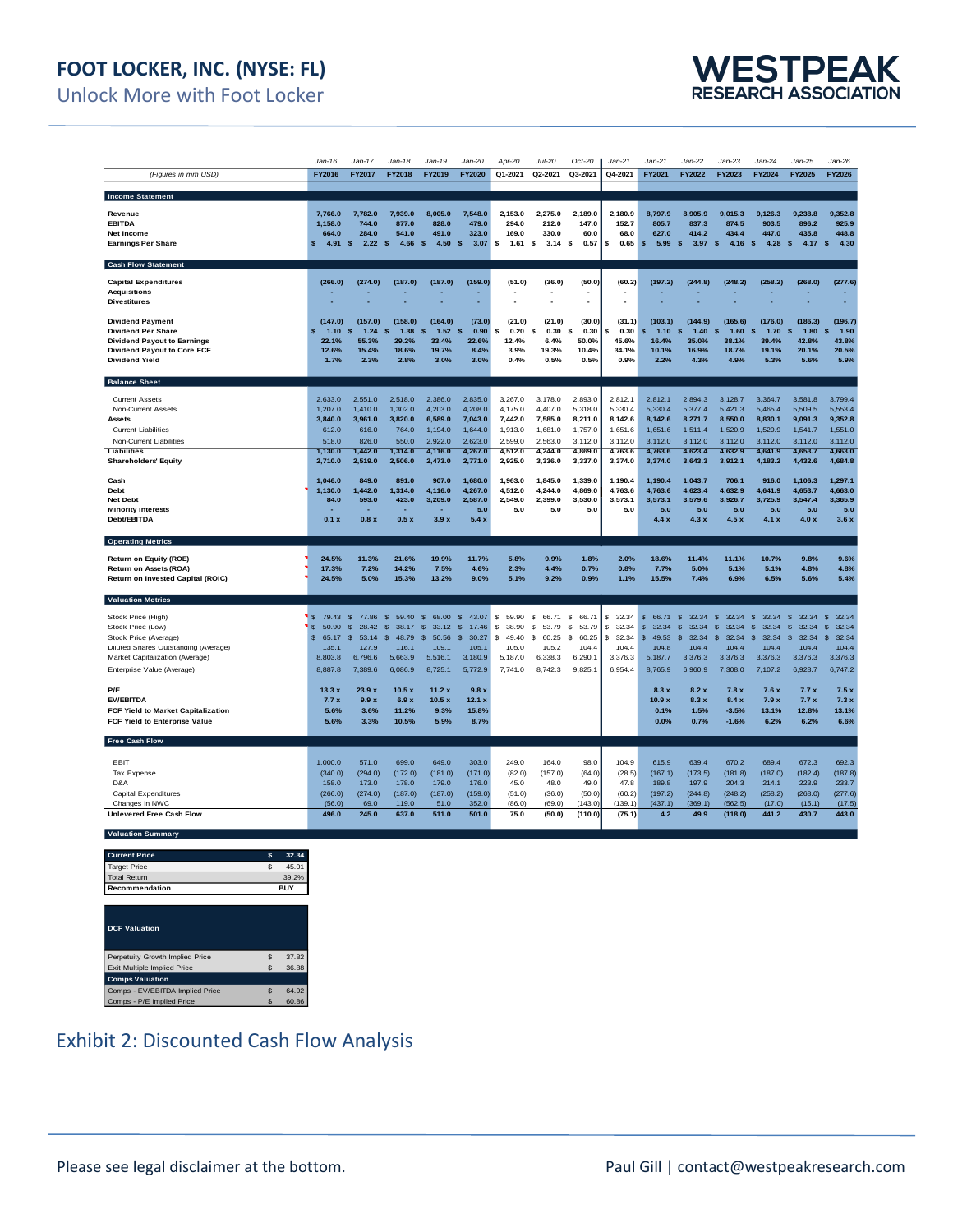### **FOOT LOCKER, INC. (NYSE: FL)**



Unlock More with Foot Locker

|                                                         |                  | $Jan-16$                                    | Jan-17           | $Jan-18$                | Apr-18                      | $Jul-18$       | $Oct-18$         | $Jan-19$       | $Jan-19$         | Apr-19                      | Jul-19          | $Oct-19$                                                                                                                   | Jan-20         | Jan-20           | Apr-20           | Jul-20          | $Oct-20$          | $Jan-21$                  | $Jan-21$           | Apr-21                                                                     | $Jul-21$         | $Oct-21$                           | $Jan-22$       | Jan-22                                       | $Jan-23$                            | $Jan-24$          | Jan-25                                       | $Jan-26$         |
|---------------------------------------------------------|------------------|---------------------------------------------|------------------|-------------------------|-----------------------------|----------------|------------------|----------------|------------------|-----------------------------|-----------------|----------------------------------------------------------------------------------------------------------------------------|----------------|------------------|------------------|-----------------|-------------------|---------------------------|--------------------|----------------------------------------------------------------------------|------------------|------------------------------------|----------------|----------------------------------------------|-------------------------------------|-------------------|----------------------------------------------|------------------|
| (Figures in mm USD)                                     |                  |                                             |                  |                         |                             |                |                  |                |                  |                             |                 | FY2016 FY2017 FY2018 Q1-2019 Q2-2019 Q3-2019 Q4-2019 FY2019 Q1-2020 Q2-2020 Q3-2020 Q4-2020 FY2020 Q1-2021 Q2-2021 Q3-2021 |                |                  |                  |                 |                   |                           |                    | Q4-2021 FY2021 Q1-2022 Q2-2022 Q3-2022 Q4-2022 FY2022 FY2023 FY2024 FY2025 |                  |                                    |                |                                              |                                     |                   |                                              | <b>FY2026</b>    |
|                                                         |                  |                                             |                  |                         |                             |                |                  |                |                  |                             |                 |                                                                                                                            |                |                  |                  |                 |                   |                           |                    |                                                                            |                  |                                    |                |                                              |                                     |                   |                                              |                  |
| <b>WACC Calculations</b>                                |                  |                                             |                  |                         |                             |                |                  |                |                  |                             |                 |                                                                                                                            |                |                  |                  |                 |                   |                           |                    |                                                                            |                  |                                    |                |                                              |                                     |                   |                                              |                  |
|                                                         |                  |                                             |                  |                         |                             |                |                  |                |                  |                             |                 |                                                                                                                            |                |                  |                  |                 |                   |                           |                    |                                                                            |                  |                                    |                |                                              |                                     |                   |                                              |                  |
| <b>Cost of Equity</b>                                   |                  |                                             |                  |                         |                             |                |                  |                |                  |                             |                 |                                                                                                                            |                |                  |                  |                 |                   |                           |                    |                                                                            |                  |                                    |                |                                              |                                     |                   |                                              |                  |
| Risk-free rate                                          | 1.8%             |                                             |                  |                         |                             |                |                  |                |                  |                             |                 |                                                                                                                            |                |                  |                  |                 |                   |                           |                    |                                                                            |                  |                                    |                |                                              |                                     |                   |                                              |                  |
| Expected market return                                  | 10.3%<br>8.6%    |                                             |                  |                         |                             |                |                  |                |                  |                             |                 |                                                                                                                            |                |                  |                  |                 |                   |                           |                    |                                                                            |                  |                                    |                |                                              |                                     |                   |                                              |                  |
| <b>Market Risk Premium</b><br>Beta                      | 1.30             |                                             |                  |                         |                             |                |                  |                |                  |                             |                 |                                                                                                                            |                |                  |                  |                 |                   |                           |                    |                                                                            |                  |                                    |                |                                              |                                     |                   |                                              |                  |
| <b>Cost of Equity</b>                                   | 12.9%            |                                             |                  |                         |                             |                |                  |                |                  |                             |                 |                                                                                                                            |                |                  |                  |                 |                   |                           |                    |                                                                            |                  |                                    |                |                                              |                                     |                   |                                              |                  |
|                                                         |                  |                                             |                  |                         |                             |                |                  |                |                  |                             |                 |                                                                                                                            |                |                  |                  |                 |                   |                           |                    |                                                                            |                  |                                    |                |                                              |                                     |                   |                                              |                  |
| <b>Cost of Debt</b>                                     |                  |                                             |                  |                         |                             |                |                  |                |                  |                             |                 |                                                                                                                            |                |                  |                  |                 |                   |                           |                    |                                                                            |                  |                                    |                |                                              |                                     |                   |                                              |                  |
| Pre-tax cost of debt                                    | 1.6%             |                                             |                  |                         |                             |                |                  |                |                  |                             |                 |                                                                                                                            |                |                  |                  |                 |                   |                           |                    |                                                                            |                  |                                    |                |                                              |                                     |                   |                                              |                  |
| Debt Adjustment Factor                                  | 1.58             |                                             |                  |                         |                             |                |                  |                |                  |                             |                 |                                                                                                                            |                |                  |                  |                 |                   |                           |                    |                                                                            |                  |                                    |                |                                              |                                     |                   |                                              |                  |
| Effective tax rate                                      | 27.1%            |                                             |                  |                         |                             |                |                  |                |                  |                             |                 |                                                                                                                            |                |                  |                  |                 |                   |                           |                    |                                                                            |                  |                                    |                |                                              |                                     |                   |                                              |                  |
| <b>Cost of Debt</b>                                     | 1.8%             |                                             |                  |                         |                             |                |                  |                |                  |                             |                 |                                                                                                                            |                |                  |                  |                 |                   |                           |                    |                                                                            |                  |                                    |                |                                              |                                     |                   |                                              |                  |
|                                                         |                  |                                             |                  |                         |                             |                |                  |                |                  |                             |                 |                                                                                                                            |                |                  |                  |                 |                   |                           |                    |                                                                            |                  |                                    |                |                                              |                                     |                   |                                              |                  |
| <b>WACC</b>                                             |                  |                                             |                  |                         |                             |                |                  |                |                  |                             |                 |                                                                                                                            |                |                  |                  |                 |                   |                           |                    |                                                                            |                  |                                    |                |                                              |                                     |                   |                                              |                  |
| Market value of equity                                  | 3,376.3          |                                             |                  |                         |                             |                |                  |                |                  |                             |                 |                                                                                                                            |                |                  |                  |                 |                   |                           |                    |                                                                            |                  |                                    |                |                                              |                                     |                   |                                              |                  |
| Market value of debt                                    | 560.0<br>3,936.3 |                                             |                  |                         |                             |                |                  |                |                  |                             |                 |                                                                                                                            |                |                  |                  |                 |                   |                           |                    |                                                                            |                  |                                    |                |                                              |                                     |                   |                                              |                  |
| <b>Total Capitalization</b><br>Cost of equity           | 12.9%            |                                             |                  |                         |                             |                |                  |                |                  |                             |                 |                                                                                                                            |                |                  |                  |                 |                   |                           |                    |                                                                            |                  |                                    |                |                                              |                                     |                   |                                              |                  |
| Cost of debt                                            | 1.8%             |                                             |                  |                         |                             |                |                  |                |                  |                             |                 |                                                                                                                            |                |                  |                  |                 |                   |                           |                    |                                                                            |                  |                                    |                |                                              |                                     |                   |                                              |                  |
| <b>WACC</b>                                             | 11.3%            |                                             |                  |                         |                             |                |                  |                |                  |                             |                 |                                                                                                                            |                |                  |                  |                 |                   |                           |                    |                                                                            |                  |                                    |                |                                              |                                     |                   |                                              |                  |
|                                                         |                  |                                             |                  |                         |                             |                |                  |                |                  |                             |                 |                                                                                                                            |                |                  |                  |                 |                   |                           |                    |                                                                            |                  |                                    |                |                                              |                                     |                   |                                              |                  |
| Free Cash Flow                                          |                  |                                             |                  |                         |                             |                |                  |                |                  |                             |                 |                                                                                                                            |                |                  |                  |                 |                   |                           |                    |                                                                            |                  |                                    |                |                                              |                                     |                   |                                              |                  |
|                                                         |                  |                                             |                  |                         |                             |                |                  |                |                  |                             |                 |                                                                                                                            |                |                  |                  |                 |                   |                           |                    |                                                                            |                  |                                    |                |                                              |                                     |                   |                                              |                  |
| EBIT                                                    |                  | 1,000.0                                     | 571.0            | 699.0                   | 228.0                       | 81.0           | 164.0            | 176.0          | 649.0            | (105.0)                     | 69.0            | 178.0                                                                                                                      | 161.0          | 303.0            | 249.0            | 164.0           | 98.0              | 104.9                     | 615.9              | 173.9                                                                      | 176.5            | 158.4                              | 130.6          | 639.4                                        | 670.2                               | 689.4             | 672.3                                        | 692.3            |
| Less: Tax expense<br>Add: Depreciation and amortization |                  | (340.0)<br>158.0                            | (294.0)<br>173.0 | (172.0)<br>178.0        | (62.0)<br>44.0              | (25.0)<br>46.0 | (46.0)<br>44.0   | (48.0)<br>45.0 | (181.0)<br>179.0 | (5.0)<br>44.0               | (25.0)<br>44.0  | (104.0)<br>44.0                                                                                                            | (37.0)<br>44.0 | (171.0)<br>176.0 | (82.0)<br>45.0   | (157.0)<br>48.0 | (64.0)<br>49.0    | (28.5)<br>47.8            | (167.1)<br>189.8   | (47.2)<br>48.5                                                             | (47.9)<br>49.1   | (43.0)<br>49.8                     | (35.4)<br>50.4 | (173.5)<br>197.9                             | (181.8)<br>204.3                    | (187.0)<br>214.1  | (182.4)<br>223.9                             | (187.8)<br>233.7 |
| Less: Capital expenditures                              |                  | (266.0)                                     |                  | (187.0)                 |                             | (36.0)         |                  | (61.0)         | (187.0)          |                             |                 | (33.0)                                                                                                                     | (43.0)         | (159.0)          |                  | (36.0)          |                   |                           |                    |                                                                            |                  |                                    |                | (244.8)                                      |                                     |                   | (268.0)                                      | (277.6)          |
| Less: Change in net working capital                     |                  | (56.0)                                      | (274.0)<br>69.0  | 119.0                   | (45.0)                      | . .            | (45.0)<br>$\sim$ | 51.0           | 51.0             | (52.0)<br>(119.0)           | (31.0)<br>422.0 | (113.0)                                                                                                                    | 162.0          | 352.0            | (51.0)<br>(86.0) | (69.0)          | (50.0)<br>(143.0) | (60.2)<br>(139.1)         | (197.2)<br>(437.1) | (60.6)<br>(366.9)                                                          | (61.0)<br>(40.0) | (61.4)<br>30.2                     | (61.7)<br>7.6  | (369.1)                                      | (248.2)<br>(562.5)                  | (258.2)<br>(17.0) | (15.1)                                       | (17.5)           |
| Unlevered Free Cash Flow                                |                  | 496.0                                       | 245.0            | 637.0                   | 165.0                       | 66.0           | 117.0            | 163.0          | 511.0            | (237.0)                     | 479.0           | (28.0)                                                                                                                     | 287.0          | 501.0            | 75.0             | (50.0)          | (110.0)           | (75.1)                    | 4.2                | (252.4)                                                                    | 76.7             | 134.1                              | 91.5           | 49.9                                         | (118.0)                             | 441.2             | 430.7                                        | 443.0            |
| Discount factor                                         |                  |                                             |                  |                         |                             |                |                  |                |                  |                             |                 |                                                                                                                            |                |                  |                  |                 |                   | 0.25                      | 0.25               | 0.50                                                                       | 0.75             | 1.00                               | 1.25           | 1.25                                         | 2.25                                | 3.25              | 4.25                                         | 5.25             |
| Present Value of Unlevered Free Cash Flow               |                  |                                             |                  |                         |                             |                |                  |                |                  |                             |                 |                                                                                                                            |                |                  |                  |                 |                   | (73.2)                    | (73.2)             | (239.2)                                                                    | 70.8             | 120.4                              | 80.0           | 32.1                                         | (92.7)                              | 311.4             | 273.1                                        | 252.4            |
| <b>Discounted Cash Flow Valuations</b>                  |                  |                                             |                  |                         |                             |                |                  |                |                  |                             |                 |                                                                                                                            |                |                  |                  |                 |                   |                           |                    |                                                                            |                  |                                    |                |                                              |                                     |                   |                                              |                  |
|                                                         |                  |                                             |                  |                         |                             |                |                  |                |                  |                             |                 |                                                                                                                            |                |                  |                  |                 |                   |                           |                    |                                                                            |                  |                                    |                |                                              |                                     |                   |                                              |                  |
| <b>Perpetuity Growth Method</b>                         |                  |                                             |                  |                         |                             |                |                  |                |                  | <b>Exit Multiple Method</b> |                 |                                                                                                                            |                |                  |                  |                 |                   |                           |                    |                                                                            |                  |                                    |                |                                              |                                     | <b>WACC</b>       |                                              |                  |
| <b>Perpetuity Growth Rate</b>                           | 1.0%             |                                             |                  |                         | Terminal EV/EBITDA Multiple |                |                  |                |                  |                             |                 |                                                                                                                            |                |                  |                  | 4.5 x           |                   |                           |                    |                                                                            |                  |                                    |                | 12.60%                                       | 12.10% 11.60% 11.10%                |                   |                                              | 10.60%           |
| PV sum of unlevered FCF                                 | 703.1            |                                             |                  |                         | PV sum of unlevered FCF     |                |                  |                |                  |                             |                 |                                                                                                                            |                |                  |                  | 703.1           |                   |                           | 0.00%              | $\bullet$                                                                  |                  |                                    | -              |                                              | 31.84 \$ 33.17 \$ 34.62 \$ 36.21    |                   |                                              | \$ 37.95         |
| Terminal value<br>2,470.9                               |                  |                                             |                  | Terminal value          |                             |                |                  |                |                  |                             |                 |                                                                                                                            |                |                  |                  | 2373.476        |                   | Perpetuity<br>Growth Rate | 0.50%              |                                                                            |                  |                                    |                | $\mathbf{s}$                                 | 32.68 \$ 34.10 \$ 35.66 \$ 37.36    |                   |                                              | \$39.24          |
| <b>Enterprise Value</b>                                 | 3,174.0          |                                             |                  | <b>Enterprise Value</b> |                             |                |                  |                |                  |                             |                 |                                                                                                                            |                |                  |                  | 3,076.6         |                   |                           | 1.00%              |                                                                            |                  |                                    |                | \$ 33.60 \$ 35.12 \$ 36.79 \$ 38.63          |                                     |                   |                                              | \$40.67          |
| Add: Cash<br>1,339.0                                    |                  | Add: Cash                                   |                  |                         |                             |                |                  |                |                  |                             |                 |                                                                                                                            | 1,339.0        |                  |                  | 1.50%           |                   |                           |                    |                                                                            |                  |                                    |                | \$ 34.59 \$ 36.23 \$ 38.03 \$ 40.03 \$ 42.25 |                                     |                   |                                              |                  |
| Less: Debt                                              | 560.0            |                                             |                  | Less: Debt              |                             |                |                  |                |                  |                             |                 |                                                                                                                            |                |                  |                  | 560.0           |                   |                           | 2.00%              |                                                                            |                  |                                    |                |                                              |                                     |                   | 35.68 \$ 37.45 \$ 39.40 \$ 41.58 \$ 44.02    |                  |
| Less: Other EV adjustments                              | 5.0              | Less: Other EV adjustments                  |                  |                         |                             |                |                  |                |                  |                             |                 |                                                                                                                            | 5.0            |                  |                  |                 |                   |                           |                    |                                                                            |                  |                                    |                |                                              |                                     |                   |                                              |                  |
| <b>Equity Value</b><br>3.948.0                          |                  | <b>Equity Value</b>                         |                  |                         |                             |                |                  |                |                  |                             |                 |                                                                                                                            | 3,850.6        |                  |                  |                 |                   |                           |                    |                                                                            |                  |                                    | <b>WACC</b>    |                                              |                                     |                   |                                              |                  |
| Shares outstanding                                      | 104.4            | Shares outstanding                          |                  |                         |                             |                |                  |                |                  |                             | 104.4           |                                                                                                                            |                |                  |                  |                 |                   |                           |                    |                                                                            |                  | 12.60% 12.10% 11.60% 11.10% 10.60% |                |                                              |                                     |                   |                                              |                  |
| \$37.82<br><b>Implied Share Price</b>                   |                  |                                             |                  |                         | <b>Implied Share Price</b>  |                |                  |                |                  |                             |                 |                                                                                                                            |                |                  |                  | \$36.88         |                   |                           | 2.5x               |                                                                            |                  |                                    |                |                                              |                                     |                   | 25.67 \$ 26.09 \$ 26.53 \$ 26.97 \$ 27.43    |                  |
|                                                         |                  |                                             |                  |                         |                             |                |                  |                |                  |                             |                 |                                                                                                                            |                |                  |                  |                 |                   |                           | 3.5x               |                                                                            |                  |                                    |                |                                              | \$ 30.43 \$ 30.96 \$ 31.51 \$ 32.07 |                   |                                              | \$32.65          |
| Current Price<br>\$32.34                                |                  |                                             |                  | <b>Current Price</b>    |                             |                |                  |                |                  |                             |                 |                                                                                                                            |                |                  |                  | \$ 32.34        |                   |                           | 4.5x               |                                                                            |                  |                                    |                |                                              |                                     |                   | \$ 35.19 \$ 35.83 \$ 36.50 \$ 37.18 \$ 37.88 |                  |
| \$37.82<br><b>Implied Price</b>                         |                  |                                             |                  |                         |                             |                |                  |                |                  |                             |                 |                                                                                                                            |                |                  |                  | \$36.88         |                   |                           | 5.5x               |                                                                            |                  |                                    |                |                                              |                                     |                   | \$ 39.94 \$ 40.70 \$ 41.48 \$ 42.28 \$ 43.11 |                  |
| <b>Total Return</b>                                     | 16.9%            | <b>Implied Price</b><br><b>Total Return</b> |                  |                         |                             |                |                  |                |                  |                             |                 |                                                                                                                            | 14.0%          |                  |                  | 6.5x            |                   |                           |                    |                                                                            |                  |                                    |                | \$44.70 \$45.57 \$46.47 \$47.39 \$48.33      |                                     |                   |                                              |                  |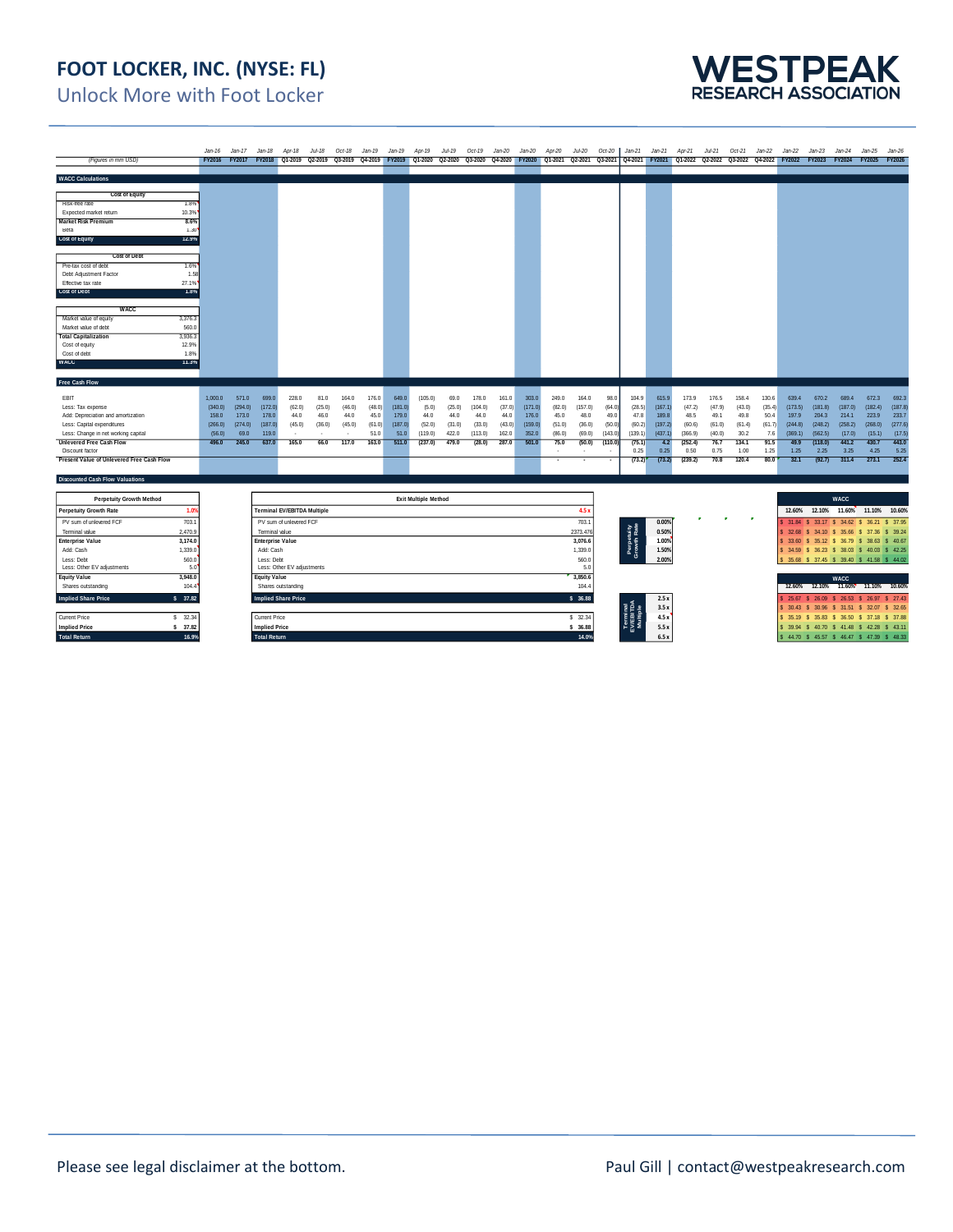

### Exhibit 3: Comparable Companies Analysis

| (Figures in mm USD)         |                |     |                    |                                                |                 |         |         |                         |                     |                        |                        |                        |                           | <b>EV/EBITDA Multiple</b>       |                           |                                       |                                       |                                       |           | <b>P/E Multiple</b>      |           |
|-----------------------------|----------------|-----|--------------------|------------------------------------------------|-----------------|---------|---------|-------------------------|---------------------|------------------------|------------------------|------------------------|---------------------------|---------------------------------|---------------------------|---------------------------------------|---------------------------------------|---------------------------------------|-----------|--------------------------|-----------|
| Company                     | <b>Ticker</b>  |     | <b>Share Price</b> | <b>Diluted</b><br><b>Shares</b><br>Outstanding | Equity<br>Value | Cash    | Debt    | Other EV<br>Adjustments | Enterprise<br>Value | 2021A<br><b>EBITDA</b> | 2022E<br><b>EBITDA</b> | 2023E<br><b>EBITDA</b> | 2021A<br><b>EV/EBITDA</b> | 2022E<br>EV/EBITDA              | 2023E<br><b>EV/EBITDA</b> | 2021A<br><b>Diluted</b><br><b>EPS</b> | 2022E<br><b>Diluted</b><br><b>EPS</b> | 2023E<br><b>Diluted</b><br><b>EPS</b> | 2021A P/E | 2022E P/E                | 2023E P/E |
| DICK's Sporting Goods, Inc. | (NYSE: DKS) \$ |     | 114.67             | 86.6                                           | 9,930.4         | 2,643.2 | 4,510.2 |                         | 11,797.4            | 1,238.3                | 2,357.1                | 1,927.0                | 9.5x                      | 5.0x                            | 6.1x                      | 5.7 <sup>°</sup>                      | 13.87                                 | 12.64<br>- 5                          | 20.0x     | 8.3x                     | 9.1x      |
| Nordstrom, Inc.             | (NYSE: JWN) \$ |     | 26.87              | 159.4                                          | 4,283.1         | 322.0   | 4,651.0 |                         | 8,612.1             | (288.0)                | 1,107.0                | 1,441.2                | n/a                       | 7.8x                            | 6.0 x                     | $(4.4)$ \$                            | 1.10                                  | 3.12<br>- S                           | (6.1 x)   | 24.4 x                   | 8.6 x     |
| PVH Corp.                   | (NYSE: PVH) \$ |     | 83.73              | 70.0                                           | 5,861.1         | 1,298.7 | 4,360.4 |                         | 8,922.8             | 284.0                  | 1,228.5                | 1,254.4                | 31.4x                     | 7.3x                            | 7.1x                      | $(16.0)$ \$                           | 7.00                                  | 9.32<br>- S                           | (5.2 x)   | 12.0x                    | 9.0x      |
| The Gap, Inc.               | (NYSE: GPS) \$ |     | 15.47              | 369.8                                          | 5,720.8         | 877.0   | 6,251.0 |                         | 11,094.8            | 194.0                  | 1,323.0                | 1,045.8                | 57.2x                     | 8.4x                            | 10.6x                     | $(1.8)$ \$                            | 0.67                                  | 1.87<br>- S                           | (8.7 x)   | 23.1x                    | 8.3 x     |
| Ralph Lauren Corporation    | (NYSE: RL)     | s   | 121.40             | 71.2                                           | 8,643.7         | 2,987.0 | 3,438.7 |                         | 9,095.4             | 447.0                  | 1,060.0                | 1,120.0                | 20.3x                     | 8.6x                            | 8.1x                      | $(1.7)$ \$                            | 8.25                                  | 8.83<br>- S                           | (73.6 x)  | 14.7x                    | 13.7x     |
| American Eagle Outfitters   | (NYSE: AEO) \$ |     | 19.43              | 168.8                                          | 3,279.8         | 434.8   | 1,806.5 |                         | 4,651.5             | 174.1                  | 774.2                  | 774.2                  | 26.7 x                    | 6.0x                            | 6.0x                      | $(1.3)$ \$                            | 2.03                                  | 2.04<br>- S                           | (15.4 x)  | 9.6x                     | 9.5x      |
| Foot Locker Inc.            | (XCH: TCK)     | - 5 | 32.34              | 104.4                                          | 3,376.3         | 1,339.0 | 560.0   | 5.0                     | 2,602.3             | 805.7                  | 837.3                  | 874.5                  | 3.2x                      | 3.1x                            | 3.0x                      | 6.0 S                                 | 3.97S                                 | 4.16                                  | 5.4x      | 8.2x                     | 7.8x      |
|                             |                |     |                    |                                                |                 |         |         |                         |                     |                        |                        |                        |                           |                                 |                           |                                       |                                       |                                       |           |                          |           |
| <b>Median</b>               |                |     |                    |                                                |                 |         |         |                         |                     |                        |                        |                        |                           | 7.5x                            | 6.6x                      |                                       |                                       |                                       |           | 13.3x                    | 9.0x      |
| Mean                        |                |     |                    |                                                |                 |         |         |                         |                     |                        |                        |                        |                           | 7.2x                            | 7.3x                      |                                       |                                       |                                       |           | 15.3x                    | 9.7x      |
|                             |                |     |                    |                                                |                 |         |         |                         |                     |                        |                        |                        |                           |                                 |                           |                                       |                                       |                                       |           |                          |           |
| <b>High</b>                 |                |     |                    |                                                |                 |         |         |                         |                     |                        |                        |                        |                           | 8.6 x                           | 10.6x                     |                                       |                                       |                                       |           | 24.4 x                   | 13.7x     |
| Low                         |                |     |                    |                                                |                 |         |         |                         |                     |                        |                        |                        |                           | 5.0x                            | 6.0x                      |                                       |                                       |                                       |           | 8.3x                     | 8.3x      |
|                             |                |     |                    |                                                |                 |         |         |                         |                     |                        |                        |                        |                           |                                 |                           |                                       |                                       |                                       |           |                          |           |
|                             |                |     |                    |                                                |                 |         |         |                         |                     |                        |                        |                        |                           | <b>EV/EBITDA Impliled Price</b> |                           |                                       |                                       |                                       |           | <b>P/E Implied Price</b> |           |
| Median                      |                |     |                    |                                                |                 |         |         |                         |                     |                        |                        |                        |                           | $67.74$ \$                      | 62.85                     |                                       |                                       |                                       |           | $52.92$ \$               | 37.56     |
| Mean                        |                |     |                    |                                                |                 |         |         |                         |                     |                        |                        |                        |                           | 64.92 S                         | 68.77                     |                                       |                                       |                                       |           | $60.86$ \$               | 40.37     |
| High                        |                |     |                    |                                                |                 |         |         |                         |                     |                        |                        |                        |                           | 76.23 \$                        | 96.28                     |                                       |                                       |                                       |           | $96.92$ \$               | 57.20     |
| Low                         |                |     |                    |                                                |                 |         |         |                         |                     |                        |                        |                        |                           | 47.55 \$                        | 57.47                     |                                       |                                       |                                       |           | 32.80 \$                 | 34.42     |